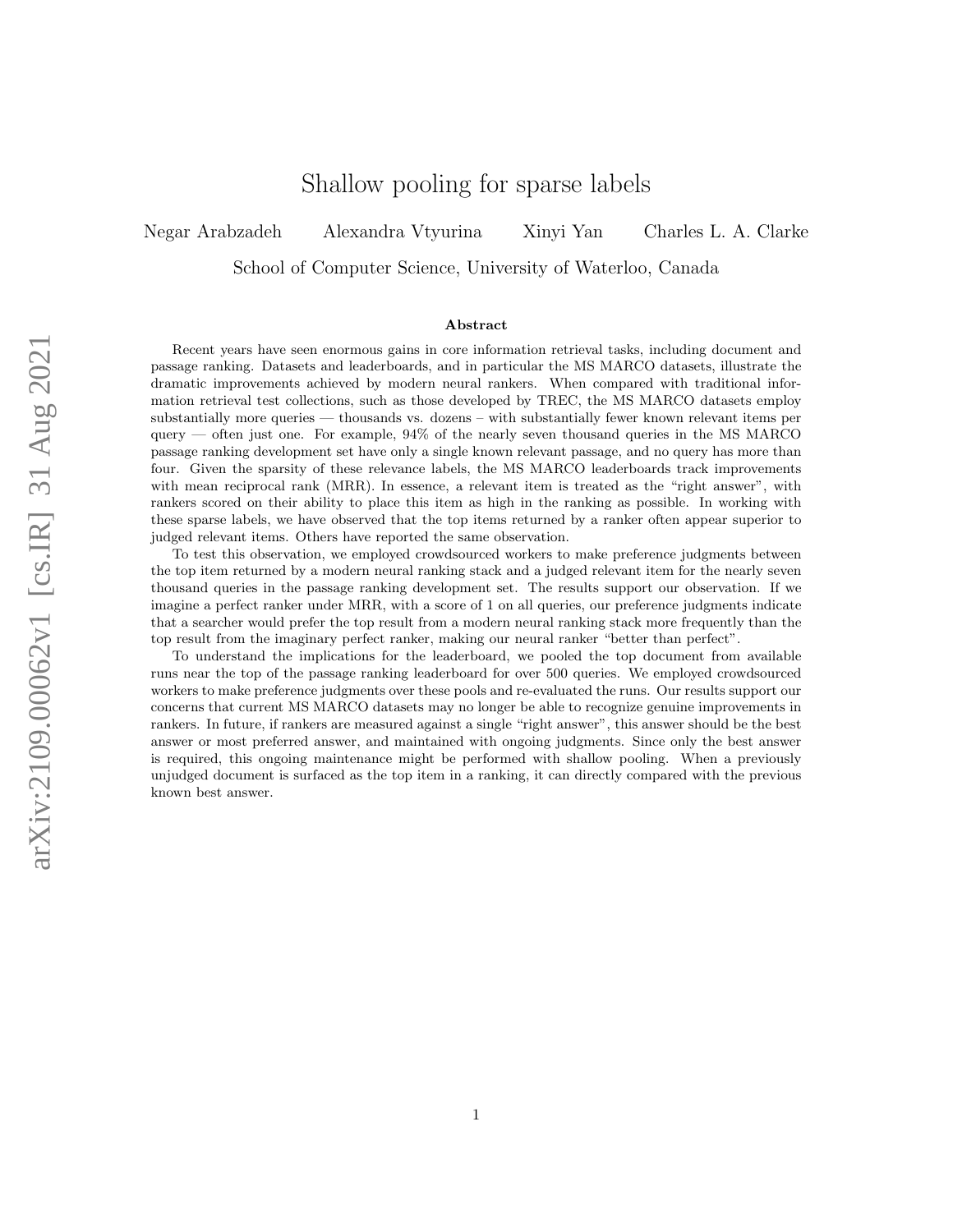## 1 Introduction

The last three years have seen a dramatic shift in the state-of-the-art for many core IR tasks. As recently as 2018 it was unclear that neural rankers could outperform non-neural rankers on traditional "ad hoc" document and passage ranking tasks when only content-based, textual features are available [\[18\]](#page-17-0). For well over a decade, non-neural learning-to-rank methods have become firmly established in contexts where many non-content features are available, such as web search [\[2,](#page-16-0) [16\]](#page-16-1). Unfortunately, attempts to extend these methods to content-based ranking have had a mixed record unless substantial volumes of data training are available [\[34,](#page-18-0) [6\]](#page-16-2).

Before 2018, a state-of-the-art ranker for these core document and passage ranking tasks might employ BM25 followed by a pseudo-relevance feedback method such as RM3, as typified by the open-source Anserini system<sup>[1](#page-1-0)</sup> from the University of Waterloo [\[38\]](#page-18-1). Today, a state-of-the-art ranker might employ a dense retriever [\[36,](#page-18-2) [30,](#page-17-1) [15,](#page-16-3) [17\]](#page-17-2) followed by one or more transformer-based re-rankers [\[25,](#page-17-3) [27,](#page-17-4) [13\]](#page-16-4). The current state-of-the-art might best be represented by RocketQA, a dense retriever which utilizes a dual encoder as well as a cross encoder architecture in order to learn dense representations of queries and passages [\[30\]](#page-17-1). If we lay efficiency issues aside, the long-established and well-known classical IR methods have now been completely superannuated.

Over this three-year period, the IR community has tracked progress on a number of leaderboards, most notably the MS MARCO<sup>[2](#page-1-1)</sup> leaderboards [\[19,](#page-17-5) [11\]](#page-16-5). The MS MARCO project creates test collections focused on deep learning for search. Each test collection is based on a corpus of passages or documents, and comprises a set of training queries, a set of development (i.e., validation) queries, and a set of evaluation (i.e., test) queries. With a few exceptions, each query has one known relevant item in the associated corpus. We call these labeled relevant items "qrels" for simplicity<sup>[3](#page-1-2)</sup>. For the training and development sets these qrels are public. For the evaluation sets, the qrels are private. To establish a place on a leaderboard, research groups train and validate rankers with the training and development sets, run the evaluation queries to produce a ranked list for each query, and submit this run to the MS MARCO team.

Since there is often only one qrel per query, these leaderboards use mean reciprocal rank (MRR) as their tracking measure. In effect, a qrel represents a "right answer", and rankers are evaluated on their ability to place this answer as close to the top as possible. This approach stands in contrast to the approach used for many traditional information retrieval evaluations, such as those conducted as part of the long running TREC evaluation exercise<sup>[4](#page-1-3)</sup>. In a typical TREC experiment, top-ranked items from each submission are pooled for relevance judgments, so that measures such as NDCG may be applied. Unfortunately, even relatively shallow pooling (e.g., the top three items from each submission to compute  $NDCG@3$ ) often requires dozens of judgments per query, limiting the number of queries for each experiment. As we will discuss in Section [2.1](#page-2-0) the method used to identify MS MARCO qrels supports our view that these qrels do not reflect relevance in the traditional sense, but instead only represent an attempt to identify an answer, and not necessarily the best answer.

In this paper, we focus our attention on the MS MARCO passage retrieval leaderboard. We have no evidence that the concerns raised in this paper would apply to the document retrieval leaderboard, but we also have no evidence that they wouldn't, and we leave that investigation to future work. For the passage retrieval leaderboard the corpus comprises 8.8 million passages extracted from web pages, with queries sampled from the Bing search engine. For this leaderboard, the training set comprises over 500K queries, the development set comprises 6,980 queries, and the evaluation set comprises 6,837 queries. In the development set 6590 queries (94%) have only a single qrel and no query has more than 4 qrels. The development set is public while the evaluation set is kept private.

While the passage retrieval leaderboard tracks improvements over both the development and evaluation

<span id="page-1-0"></span> $^{\rm l}$ <https://github.com/castorini/anserini>

<span id="page-1-2"></span><span id="page-1-1"></span> $^{2}$ <https://microsoft.github.io/msmarco/>

<sup>&</sup>lt;sup>3</sup>In established jargon, the word "qrel" describes any judgment, which could be relevant or non-relevant, graded or binary, multi-faceted, etc. Here, we use the term exclusively to mean an item judged relevant on a binary scale. MS MARCO collections do not contain explicitly non-relevant items, so that MS MACRO qrels always indicate a relevant item

<span id="page-1-3"></span> $4$ <https://trec.nist.gov>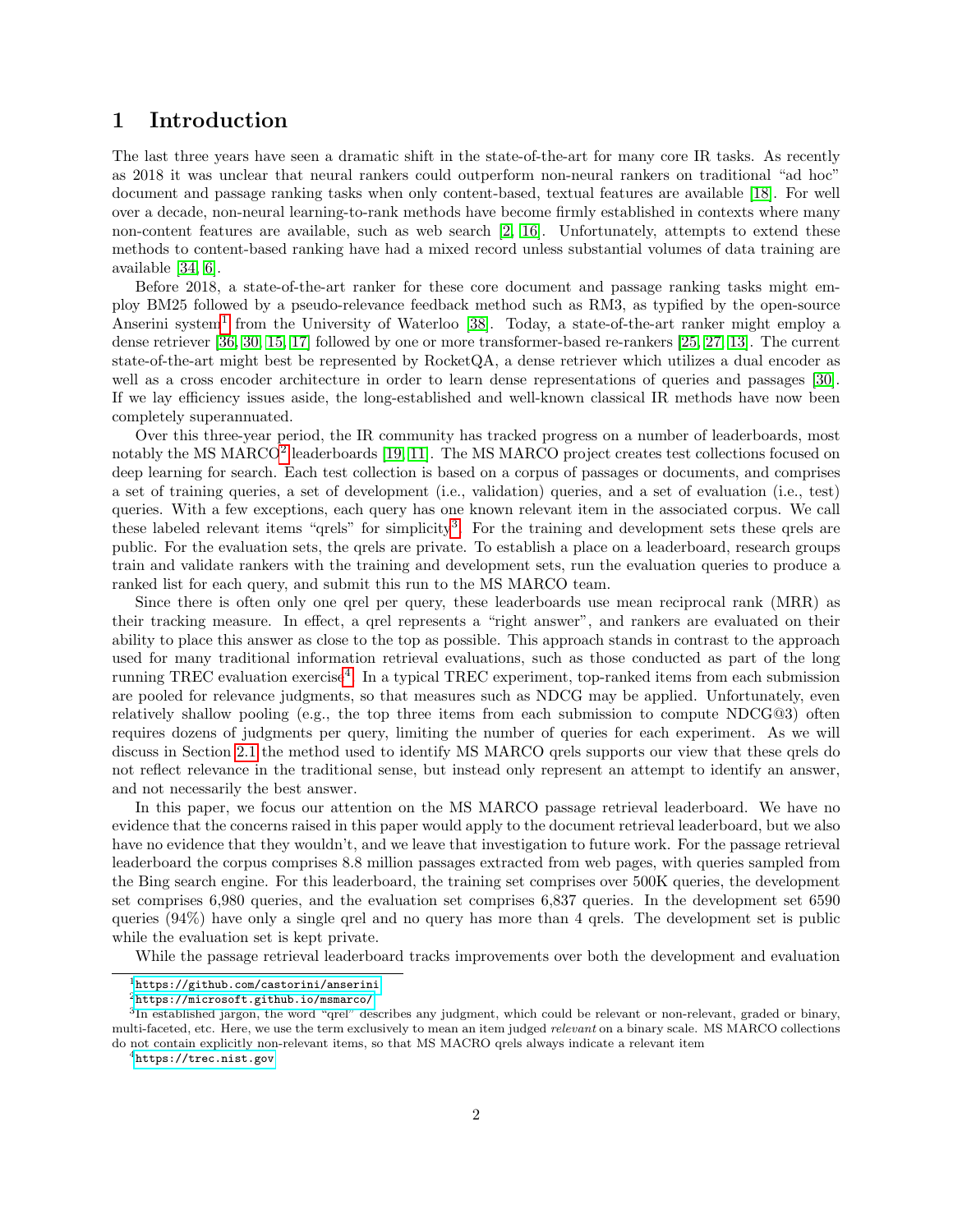sets, MRR@10 on the evaluation set provides the official tracking measure. The first official baseline established on November 1, 2018 used standard methods dating back to the nineties and achieved an MRR@10 of 0.165 on the development set and an MRR@10 of 0.167 on the evaluation set. At the time our experiments were conducted (January-May 2021) MRR@10 had progressed to 0.426 on the development set and 0.439 on the evaluation set [\[30\]](#page-17-1). This result was established by RocketQA on September 18, 2020, and it remained state-of-the-art until July 2021.

In attempting to claim a rung on the leaderboard for ourselves, we observed that the top passages returned by our ranker often appeared as good as, or even superior to, the qrels. We are not the only researchers to make this observation. The creators of RocketQA write, "...we manually examine the top-ranked passages (retrieved by our retriever) that were not labeled as positives in the original MSMARCO dataset, and we find that 70% of them are actually positives or highly relevant." Based on this observation, they trained a model with a dual encoder architecture that is able to perform cross-batch negative sampling, consequently decreasing the probability of selecting false negative in the training step. Compared to other state-of-the-art dense retrievers, their proposed approach focuses on importance of selecting negative samples in the training step. In part, their success depends on explicitly recognizing that an official "right answer" may not be the best answer.

We were disturbed by the ramifications of these observations. Based on these observations, the current state-of-the-art could be out-performing the qrels. A hypothetical "perfect" ranking, a ranking with an MRR of 1.0, would have a qrel at rank one for each query. If the state-of-the-art rankers were surfacing passages that were superior to the qrels, the hypothetical perfect ranking could be inferior to the state-of-the-art. If we placed the top result returned by a state-of-the-art ranker next to a qrel, which would people prefer? If they would prefer the top result more often, then the state-of-the-art ranking could be viewed as a "better than the perfect" result. Can progress be properly measured if rankers are already better than perfect?

In the remainder of the paper, we explore these observations and their ramifications. In Section [3](#page-5-0) we describe an experiment to crowdsource comparisons between the top results from a modern neural ranker and the qrels, confirming our observations. Consistent with the method by which the original qrels were created, we employ preference judgments rather than typical pointwise relevance judgments, since our goal is to determine the better answer. Given the quality of current neural rankers, both answers are likely to be relevant in any traditional sense.

In section [4](#page-8-0) we pool the top passage from available runs on the development set for 500 queries to either select a new answer for these queries or to confirm the qrel as the best known answer. These runs were either generated from code in github repositories and checked against the leaderboard, or provided to us by the MS MARCO team. In Section [5](#page-12-0) we compare runs using these new qrels to examine possible impacts and implications for current leaderboards. We conclude with suggestions for the future development and maintenance for datasets with sparse labels.

## 2 Background

## <span id="page-2-0"></span>2.1 MS MARCO

A recent perspective paper by Craswell et al. [\[11\]](#page-16-5) provides a complete exposition on the background and status of the MS MARCO project. That paper carefully and thoroughly addresses many common concerns regarding the MS MACRO datasets, including questions of internal validity, robust usefulness, and the reliability of statistical tests. In this section, we provide only the background required to fully understand of the work reported in the current paper. In particular, Craswell et al. [\[11\]](#page-16-5) address concerns raised by Ferrante et al. [\[12\]](#page-16-6) who apply measurement theory to draw attention to important shortcomings of established evaluation measures, such as MRR. Many of these measures are not interval scaled, and therefore many common statistical tests are not permissible, and properly these measures should not even be averaged. These concerns are further addressed in a related paper by the same authors [\[19\]](#page-17-5), which we recommend to readers sharing these specific concerns.

In this paper, we focus solely on the process employed to select the qrel for each topic. Craswell et al. [\[11\]](#page-16-5)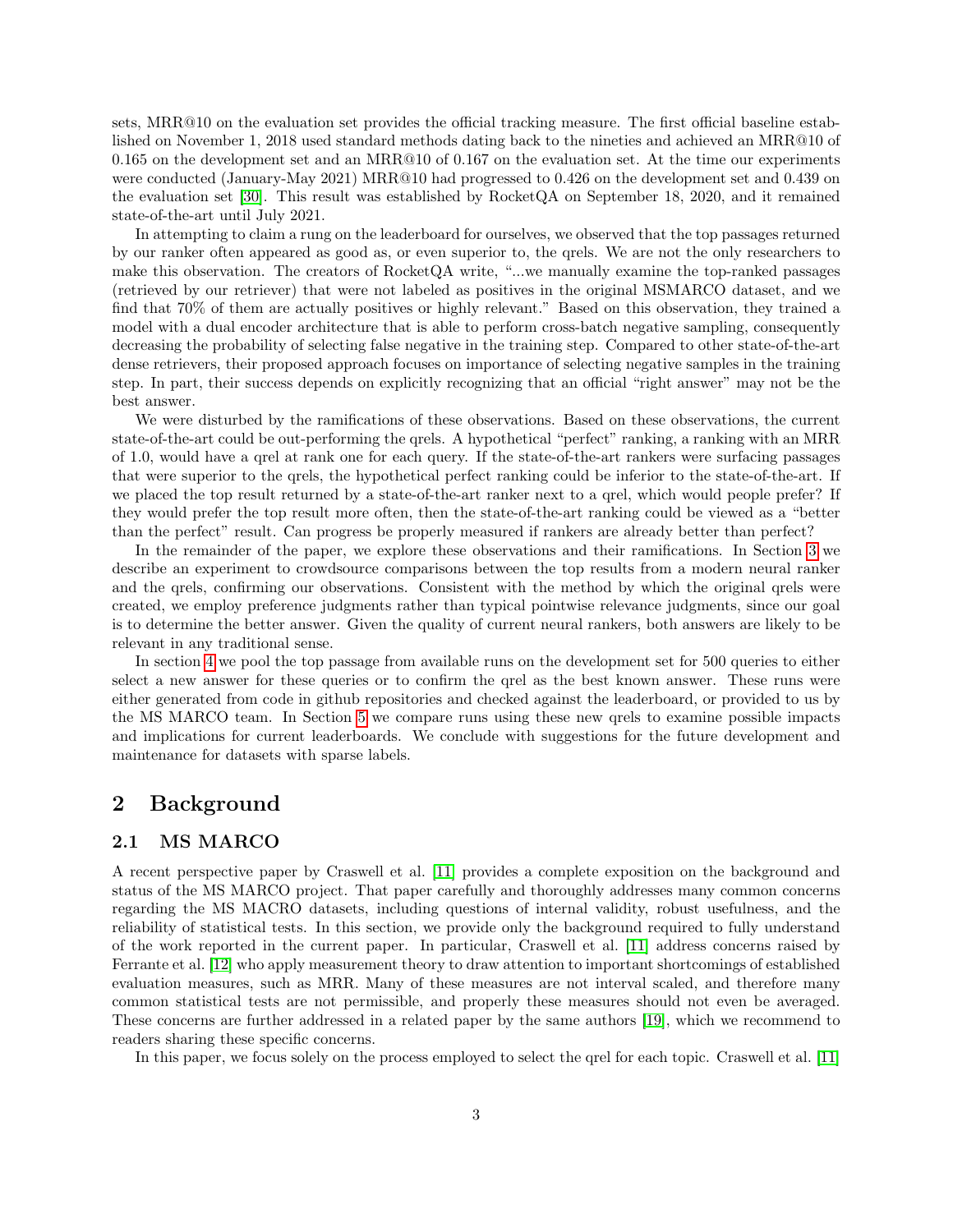address this external validity concern as well, writing, "...there could be quirks of the MS MARCO sparse labeling that pretrained transformer models can learn, giving good performance on MS MARCO sparse labels in the test set, but the improvements would vanish if we relabeled the data with slightly different judging scheme. In that case, the results would be specific to the setup of our study, lacking external validity. We could only claim a real improvement if we think real users have exactly the same quirks as the MS MARCO labels".

They argue that this concern is addressed by experiments conducted for the TREC Deep Learning Track [\[9,](#page-16-7) [10\]](#page-16-8), which follows the typical methodology of a TREC evaluation exercise. In a traditional TRECstyle evaluation exercises, the top items from each submission are pooled to a fixed depth, perhaps ten or more, and these items are individually judged by assessors with respect to a defined relevance scale. Craswell et al. [\[11\]](#page-16-5) compare the performance of top run from the MS MARCO leaderboard with best TREC run submitted to the TREC Deep Learning Track on a held-out query set from a private MS MARCO leaderboard. The top run from the leader board is not as highly ranked when it is evaluated by the comprehensive TREC labels. They hypothesize that some TREC runs might have used previous TREC 2019 labels. Even though the pretrained transformer models can still perform well on TREC labels, this observation could indicate the lack of external validity.

Commercial search services make attempts to fully judge items to some specified depth  $k$ . As changes and improvements to commercial rankers cause them to surface previously unjudged items, these items are judged individually according to established guidelines<sup>[5](#page-3-0)</sup>. With complete judgments for the top  $k$  items, measures such as NDCG@k may be computed.

The creators of the MS MARCO collections followed a different path, possibly due to the origins of the MS MARCO passage collection as a reading comprehension dataset [\[24\]](#page-17-6). Queries for the collection were extracted from the logs of the Bing search engine, with an emphasis on queries that took the form of a question. Top documents were retrieved by Bing and 10 candidate passages were automatically extracted from these documents. These passages were shown to an assessor as a set and the assessor identified a passage containing the answer. In some cases, two or more passages were selected. These passages became the qrels.

While nothing indicates that these assessors made comparisons between passages when selecting answers, nothing prevented these comparisons, and the interface presented in Figure 1 of Nguyen et al. [\[24\]](#page-17-6), which presents passages as a list, does nothing to prevent these comparisons. Moreover, assessors were not required or encouraged to identify all passages containing the answer, nor does it appear that they were encouraged to identify the passage containing the best answer. As the authors indicate, "there are likely passages in the collection that contain the answer to a question but have not been annotated as [such]". As a result, the labels for MS MARCO datasets can not be treated as traditional relevance labels, which are assessed independently, nor are they complete.

Since it does not appear that the assessors were encouraged to identify the best passage, an important implication for MRR is left unrecognized. Rankers are rewarded for placing qrels as high as possible in the ranking, but if there are passages that are equally good or better, it becomes possible for a ranker to outperform the qrels by placing these passages above the qrels. In Section [3,](#page-5-0) we experimentally test this possibility.

#### 2.2 Comparative assessment

MS MARCO qrels implicitly identify certain passages as the "best answer" and evaluate experimental runs on their ability to place these answers as high in the ranking as possible. As the state-of-the-art improves and better answers are surfaced, we wish to identify these improved answers and replace the qrels with them. At any point in time, a leaderboard should reflect the ability of rankers to place the best known answer at the top of the ranking. Apart from some evaluation exercises on named item finding and similar tasks (e.g., Metzler et al. [\[23\]](#page-17-7)) evaluation by the "best known answer" is relatively rare. Navigational queries provide

<span id="page-3-0"></span> $5$ Google's search quality rating guidelines provide an example of commercial-level rating guidelines: [https://static.](https://static.googleusercontent.com/media/guidelines.raterhub.com/en//searchqualityevaluatorguidelines.pdf) [googleusercontent.com/media/guidelines.raterhub.com/en//searchqualityevaluatorguidelines.pdf](https://static.googleusercontent.com/media/guidelines.raterhub.com/en//searchqualityevaluatorguidelines.pdf)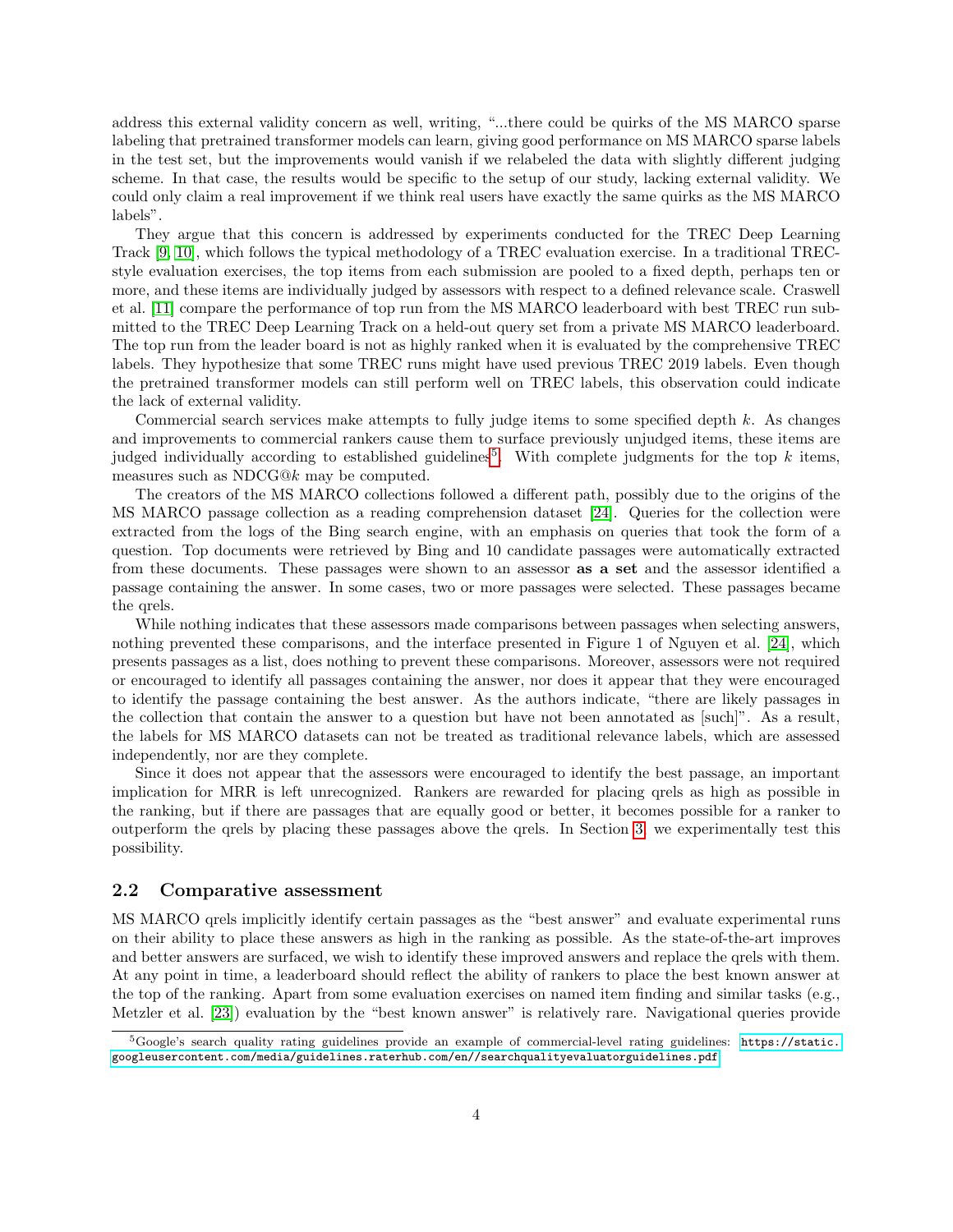a major exception, where returning the desired URL in response to a navigational query remains a core function of Web search engines [\[1\]](#page-16-9).

The ongoing identification of the best known answer naturally lends itself to comparative assessment, rather than the typical pointwise relevance assessment employed by many academic and industry evaluation efforts, including TREC. Comparative assessment has a long history in information retrieval, although it has been rarely adopted by any evaluation exercise. In the context of image search, Shao et al. [\[33\]](#page-17-8) demonstrate that showing groups of images to assessors can produce judgments that better reflect user satisfaction, when compared to individual pointwise judgments. This work was continued by Xie et al. [\[35\]](#page-18-3) who used side-by-side preference judgments to identify fine-grained differences between images. In other recent work, Maddalena et al. [\[22\]](#page-17-9) estimated relevance magnitudes by showing assessors sequences of eight documents, so that comparisons could be made between them.

Other efforts to employ comparative judgments for relevance assessment have met with mixed success. Sakai and Zeng [\[32\]](#page-17-10) crowdsourced side-by-side preference judgments for over 100,000 document pairs for runs submitted to an NTCIR evaluation task, but could identify no clear advantage for preference judgments over traditional pointwise judgments. Yang et al. [\[39\]](#page-18-4) conducted a similar experiment based on the TREC-8 "ad hoc" test collection, concluding that pairwise preference judgments can be cheap, effective, and as reliable as traditional pointwise judgments. Extensive work by Carterette and various collaborator also indicated potential benefits from pairwise preference judgments [\[5,](#page-16-10) [42,](#page-18-5) [3,](#page-16-11) [4\]](#page-16-12), including improved assessment speed and accuracy.

An issue frequently raised in this past work, which may be preventing the widespread adoption of pairwise preference judgments, is the perceived need for a greater number of judgments. Exactly N pointwise judgments are required to fully judge a pool of  $N$  items, while a quadratic number of judgments might be required to fully judge the same pool with pairwise preferences. If we assume transitivity of preference judgments, this number might be reduced to less than  $N \log N$  judgments. By transitivity, we mean that if item A is preferred to item B and, item B is preferred to item C, we can assume that item A would be preferred to item C. However, since judgments are subject to human disagreement and error, transitivity cannot be assumed. While concerns about the need for large number of judgments may be valid if the goal is computing NDCG, in this paper our focus is identifying and maintaining a single "best answer", which can be based on shallow pools, even just the top document, and can be easily maintained by comparing against the current best known as new items are surfaced.

Recent work from our research group has focused preference judgments on identifying the top- $k$  results [\[7\]](#page-16-13). Starting with deeper pools, that paper proposed a tournament structure to converge on the top- $k$  results, while minimizing the overall number of preference judgments required In the current paper, we identify a single best answer, the top-1 result from shallow pools, so that a tournament structure is not required. When a previously unjudged document is surfaced as the top item in a ranking, it can directly compared with the previous known best answer to maintain the overall best answer.

Another issue frequently raised in this past work is the lack of validated evaluation measures for preference judgments. Sakai and Zeng [\[32\]](#page-17-10) extend and explore a family of measures first defined by Carterette et al. [\[5\]](#page-16-10). These measure reflect the degree to which a ranking agrees with preference judgments. Unfortunately, Sakai and Zeng [\[32\]](#page-17-10) could demonstrate no clear benefit from these measures when compared with traditional pointwise judgments and NDCG. In this paper, since we are treating a qrel as a "best answer", we can employ MRR as our evaluation measure. Recent work from our research group has proposed other measures for preference judgments [\[8,](#page-16-14) [21\]](#page-17-11) but for a single best answer, MRR remains appropriate [\[11\]](#page-16-5).

Table [1](#page-5-1) shows the split between the categories for the 6,980 queries in the development set. For the Category A queries, where the ranker and qrels agree, we would expect this passage to be generally preferred over other passages. For comparison purposes, we choose the second passage returned by our ranker. Even though this passage is highly ranked, we would still expect the top passage to be preferred when the two passages are placed side-by-side. For the Category B queries, we compare the top passage with the qrel. Altogether we have a pair for each query, which can be compared side-by-side by a human assessor to determine which represents the better result.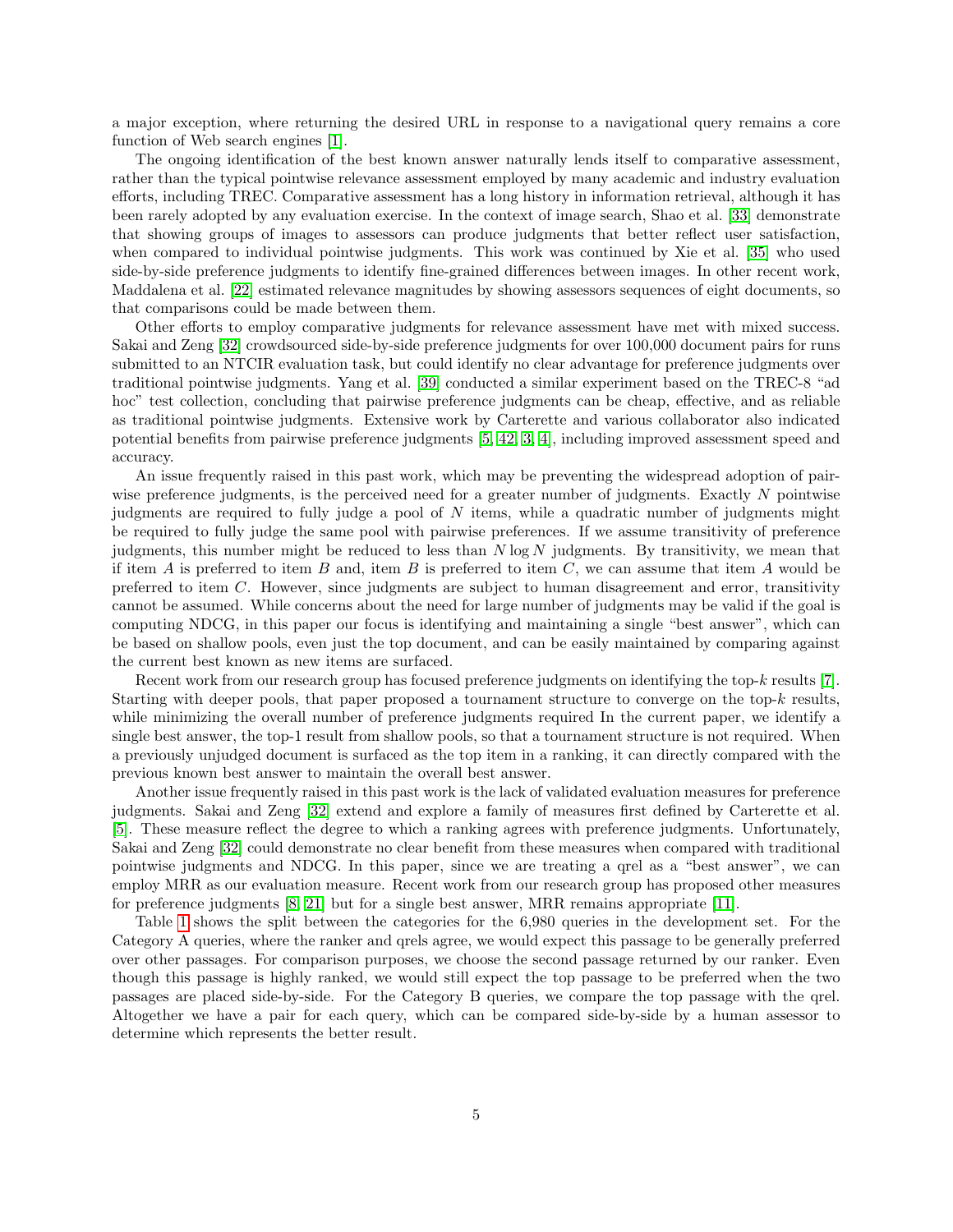|                                    | Number of queries | $\%$ queries |
|------------------------------------|-------------------|--------------|
| Category A: qrel at first rank     | 1868              | 26.77\%      |
| Category B: non-qrel at first rank | 5112              | 73.23%       |
| Total                              | 6980              | $100.00\%$   |

<span id="page-5-1"></span>Table 1: Agreement between qrels and top results from our neural ranker. A perfect ranker would always place the qrel first.

## <span id="page-5-0"></span>3 Better than perfect

For each query, MS MARCO measures the performance of a ranker according to the rank at which it places a single known answer, or qrel, or one of small set of them. The higher the better. MRR@10 is then used to average over a set of queries. As we hypothesize in the previous section, the qrels may not include all answers, nor even the best answer. In this section, we test this hypothesis.

We compare the top passages returned by a representative neural ranker with the qrels used to evaluate experimental runs. If the qrels were the best answers, we would expect a preference for qrels over other passages. Since both the qrels and our subsequent preference judgments depend on error-prone human assessments, this preference won't be universal, but we would certainly expect qrels to be preferred the majority of the time.

## 3.1 Method

As a representative neural ranker, we employ the ranking stack described by Nogueira et al. [\[27\]](#page-17-4) as provided by their github repository. This ranking stack utilizes Anserini as a sparse first-stage retriever, which is followed by two BERT-based re-rankers, which they call MonoBERT and DuoBERT. The former was introduced by Nogueira and Cho [\[25\]](#page-17-3) as a pointwise, second-stage re-ranker. The re-ranked list produced by Monobert feeds the third-stage DuoBERT pairwise re-ranker to generate the final ranking. Although this ranking stack is was well over a year old and had sunk to 30th place on the leaderboard at the time our experiments were conducted in early 2021, it remains representative of the technology underlying the dramatic improvements of the past few years. We choose this ranking stack for our experiments for no other reason that we happened to be working with it when we observed the apparent superiority of the top passages it returned.

For our experiments, we split the queries in the development set as follows:

- 1. Category A: Queries for which the top passage and the qrel are the same.
- 2. Category B: Queries for which the top passage and the qrel are different.

While 94% of the queries in the development set have a single qrel, some have up to four. For these queries, we arbitrarily selected the first qrel in the file as the qrel used for this comparison. Alternatively, for these queries we could have selected the highest ranked qrel returned by the ranker or conducted multiple comparisons. Our approach keeps the selection of the qrel independent of the ranker and avoids multiple comparisons on the same query.

For assessment, we crowdsourced comparisons on the Amazon Mechanical Turk platform. To build tasks for crowdsourced workers, we grouped comparisons into sets of ten, which were combined with three test comparisons, which helped to assure quality. These test comparisons were always between a known relevant passage (i.e., a qrel) and an obviously off-topic and non-relevant passage. Data from workers failing one or more of these test comparisons was excluded from our experiment and the task was repeated by a different worker. For each task we randomized the ordering of the pairs, as well as the right-to-left ordering of passages in the pairs. A full task comprises these thirteen pairs, which are presented one at a time to a worker along with the associated query. For each pair, the worker was asked to indicate the passage that "best answers" the question."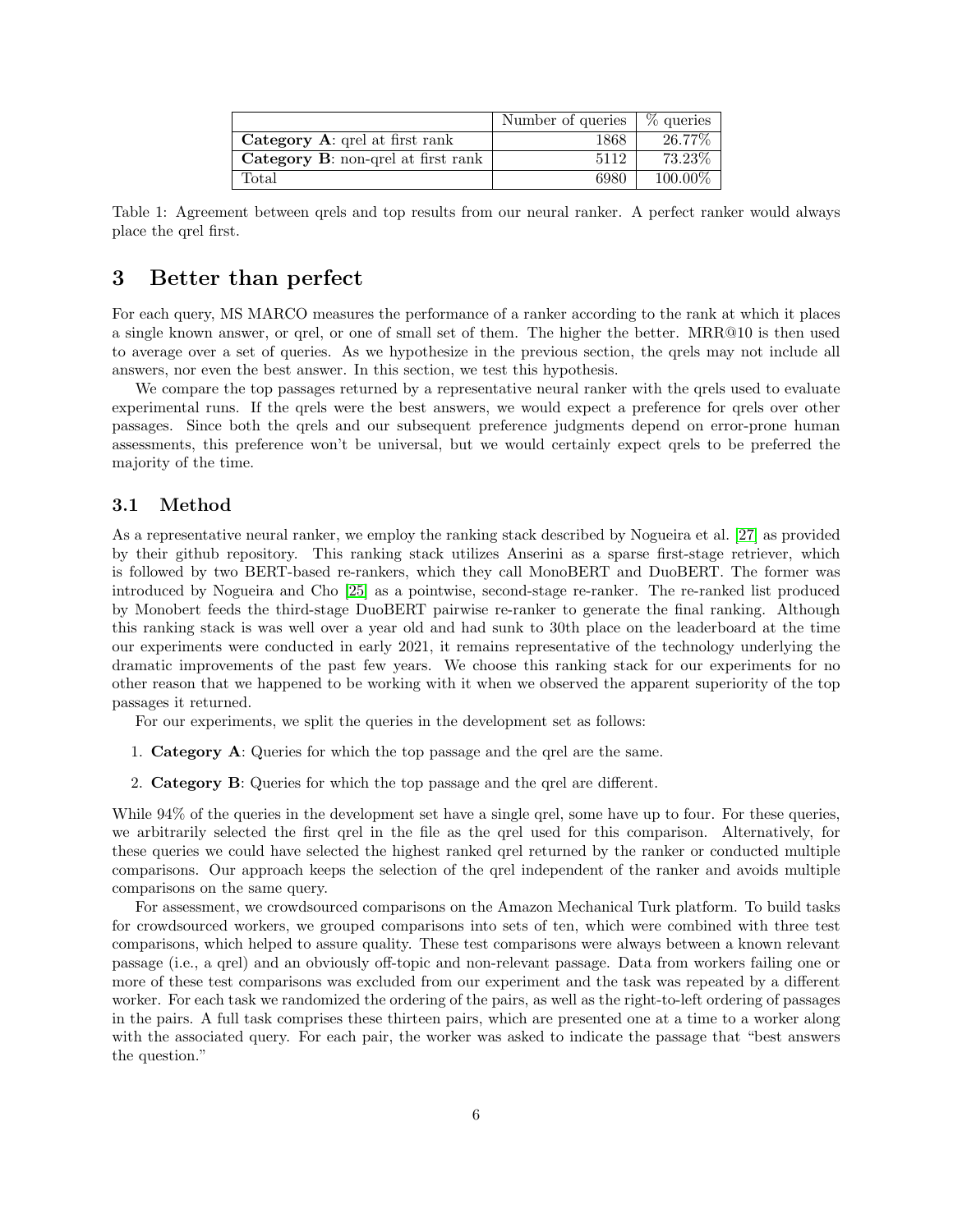

<span id="page-6-0"></span>Figure 1: Results of passage comparison. When the neural ranker and the qrels agree on the top passage, crowdsourced assessors prefer it over the second passage from the neural ranker nearly 65.7% of the time. When the neural ranker and the qrels disagree, the crowdsourced assessors prefer the top passage from the neural ranker over the qrel for 58.6% of the pairs.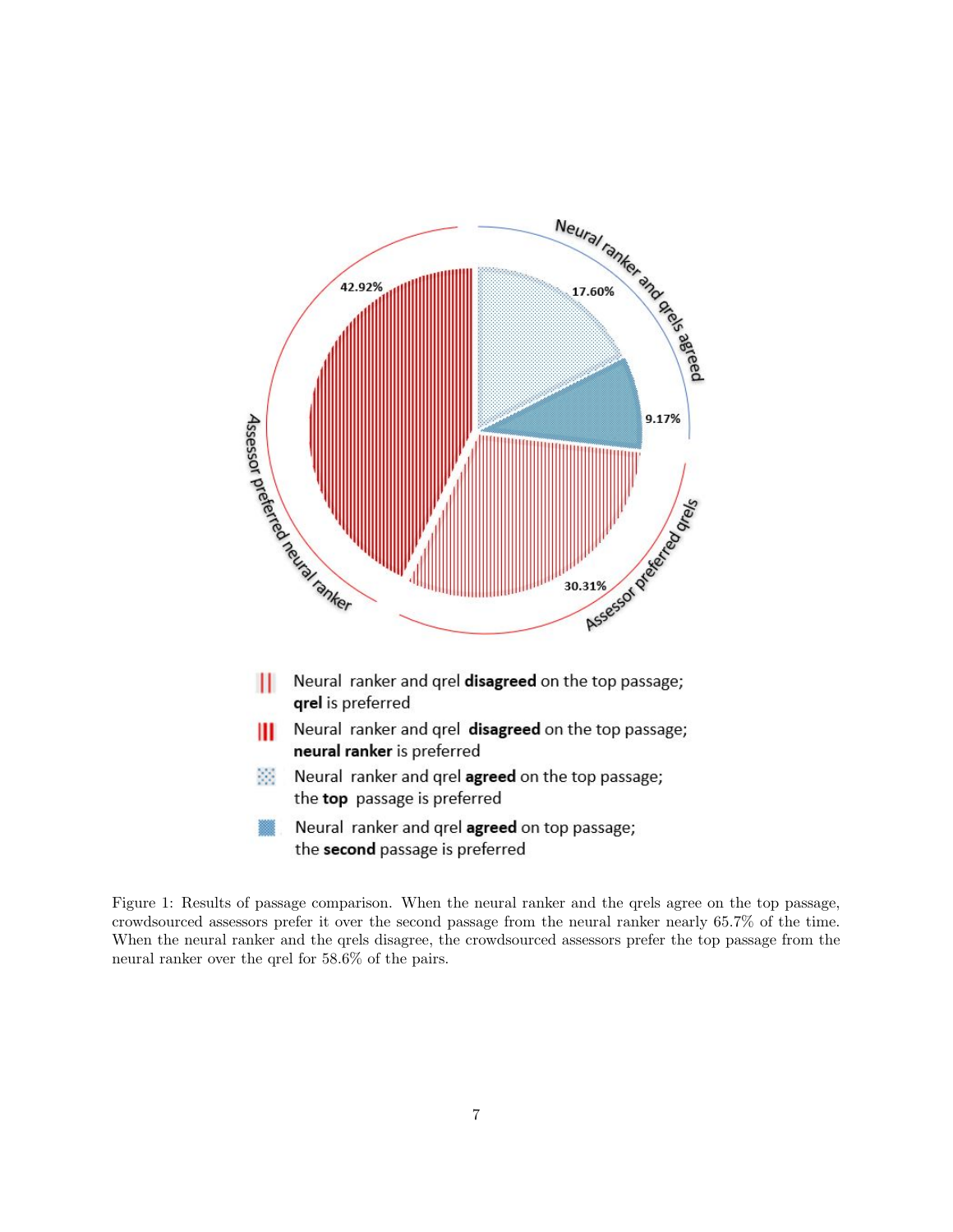<span id="page-7-0"></span>

| Run                     | Leaderboard | Evaluation Set<br>All queries | Development Set | Development Set         | Development Set  | Reference              |  |  |
|-------------------------|-------------|-------------------------------|-----------------|-------------------------|------------------|------------------------|--|--|
| Name                    | Rank        |                               | Original qrels  | Original qrels          | Preference qrels |                        |  |  |
|                         |             |                               | All Queries     | <b>Selected Queries</b> | Selected Queries |                        |  |  |
| Perfect run             |             |                               |                 |                         | 0.3320           |                        |  |  |
| А                       | 3           | 0.4190                        | 0.4205          | 0.4013                  | 0.5069           | $not\ available$       |  |  |
| B                       | 4           | 0.4080                        | 0.4213          | 0.3953                  | 0.5638           | Pradeep et al. [29]    |  |  |
| $\overline{C}$          | 5           | 0.4070                        | 0.4210          | 0.3881                  | 0.5827           | Han et al. $[13]$      |  |  |
| D                       | 9           | 0.4010                        | 0.4118          | 0.3863                  | 0.5036           | not available          |  |  |
| E                       | 10          | 0.4000                        | 0.4074          | 0.3722                  | 0.4955           | $not\ available$       |  |  |
| ${\bf F}$               | 11          | 0.3990                        | 0.4079          | 0.3697                  | 0.5703           | Hofstätter et al. [15] |  |  |
| $\overline{G}$          | 12          | 0.3950                        | 0.4046          | 0.3658                  | 0.5199           | Han et al. $[13]$      |  |  |
| $\overline{\mathrm{H}}$ | 13          | 0.3940                        | 0.3998          | 0.3606                  | 0.5617           | not available          |  |  |
|                         | 30          | 0.3790                        | 0.3904          | 0.3541                  | 0.5464           | Nogueira et al. [27]   |  |  |
| J                       | 34          | 0.3760                        | 0.388           | 0.3442                  | 0.4985           | Liu et al. $[20]$      |  |  |
| $\overline{\mathrm{K}}$ | 81          | 0.3090                        | 0.3181          | 0.2984                  | 0.3663           | Hofstätter et al. [14] |  |  |
| L                       | 86          | 0.2940                        | 0.3039          | 0.2779                  | 0.4666           | Zhan et al. $[41]$     |  |  |
| M                       | 92          | 0.2770                        | 0.2901          | 0.2681                  | 0.3251           | Hofstätter et al. [14] |  |  |
| N                       | 93          | 0.2720                        | 0.2768          | 0.2550                  | 0.3257           | Nogueira and Lin [26]  |  |  |
| $\Omega$                | 110         | 0.2180                        | 0.2216          | 0.1955                  | 0.2403           | Nogueira et al. [28]   |  |  |
| $\mathbf{P}$            | 115         | 0.1860                        | 0.1873          | 0.1536                  | 0.2033           | Yang et al. [37]       |  |  |

Table 2: MS MARCO passage ranking development runs used in our experiments, ordered according to the MS MARCO leaderboard at the time of writing. These were gathered from <sup>a</sup> variety of sources, as described in Section [4.](#page-8-1) The table lists MRR@10 values on several sets ofqrels. The "Selected Queries" are described in Section [4.](#page-8-1) The "Preference qrels" are described in Section [5.](#page-12-1)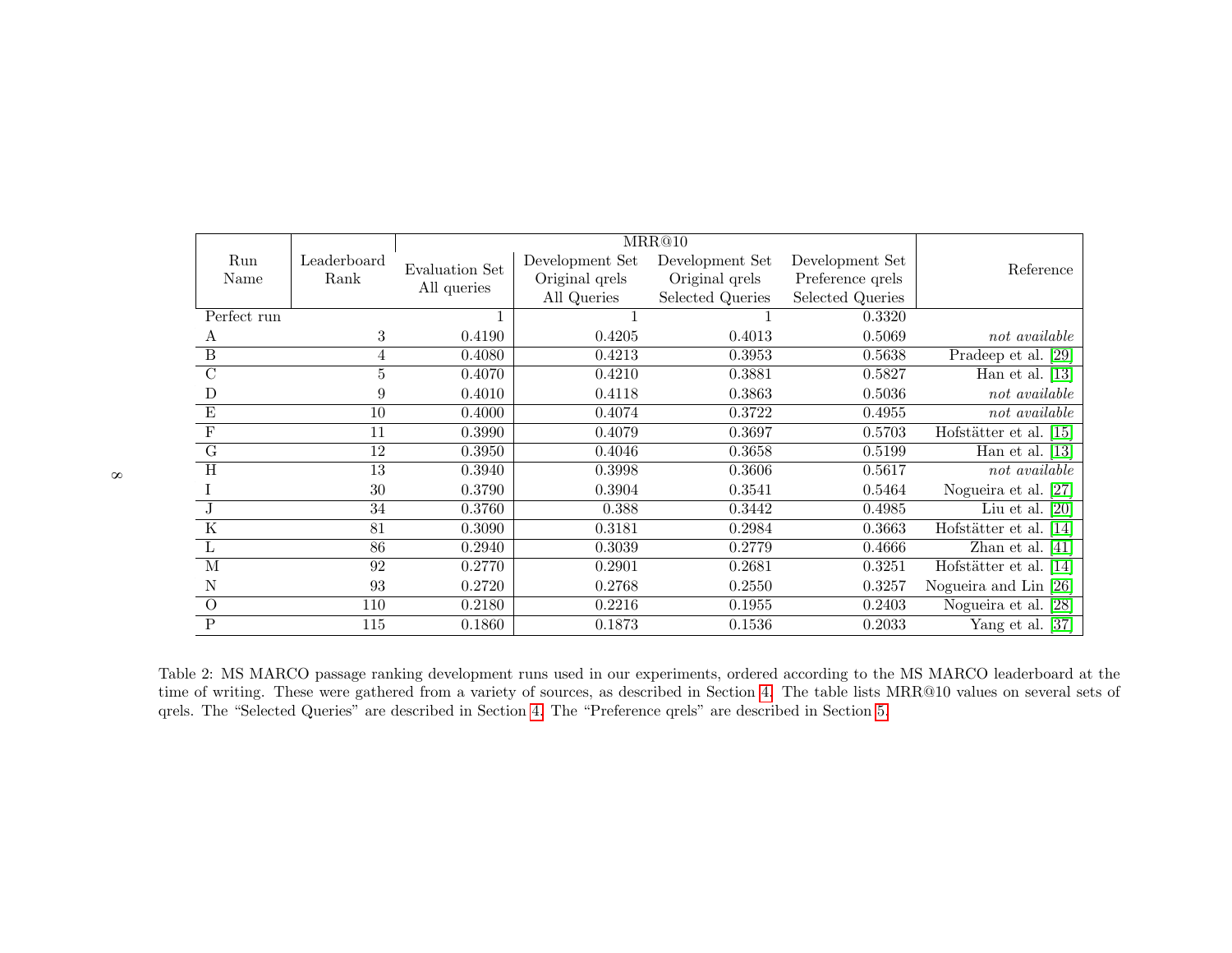<span id="page-8-1"></span>The Mechanical Turk platform allows tasks to be restricted to workers that satisfy specified criteria. Since the MS MARCO passages and queries are taken from an EN-US environment, we restricted tasks to workers who were located in the US, with more than ten thousand approved tasks and an approval rate of at least 97%. In addition, we excluded workers who had previously failed the test comparisons for one our tasks. For each task containing 13 pairs, we paid \$2.00, plus a fee of \$0.40 to Amazon. Total cost was \$1,720, include pilot tests, debugging, and other minor costs.

This data labeling process was reviewed and approved by our institutional review board. After accepting a task, workers were shown a consent form and were required to provide consent before undertaking the task. Workers were given an option to exit the task at any point. Workers exiting before completing the task were paid a prorated amount. As required by our review board, the rate of pay for a task was estimated to provide compensation consistent with our local minimum wage. Assessed pairs (without identifying information) were approved for release after completion of the experiment.

### 3.2 Results

Figure [1](#page-6-0) shows the results of the crowdsourced passage comparison. For Category A queries, where the neural ranker returns the qrel as the top passage, the assessors agreed that this passage was preferable to the passage ranked second by the neural ranker roughly two-thirds of the time (18% vs. 9%). Given that this second-place passage is itself not unlikely to provide a reasonable response to the query, this outcome provides some assurance regarding both the crowdsourcing process and the quality of the ranker. If we assume that the qrel/top passage is in fact the best passage in the collection overall, this result also provides a rough estimate of crowdsourcing error at 33%.

For the Category B queries, the top passage from the neural ranker was preferred over the qrel for nearly 59% of the queries (43% vs. 30%). Since the result on the Category A queries provides us with some confidence in the crowdsourcing process, this result suggests that the neural ranker is out-performing a hypothetical perfect ranker that always returned the qrel in the top rank. It is in this sense we claim that current neural rankers may already be "better than perfect" on the MS MARCO leaderboards. In the following sections we consider the potential impact of this result on our understanding of the the state-ofthe-art.

## <span id="page-8-0"></span>4 Shallow pooling

In the previous section, we compared the top documents returned by a single neural ranker to the qrels. When they disagreed, the top passage from the neural ranker was preferred more often. In this section we extend this comparison to encompass a set of top submissions from the leaderboard. For each query, we create a pool of candidate best answers by taking the top passage from each submission, plus the qrel. The passages in each pool are paired and judged by crowdsourced workers. We then directly compare runs in terms of their top documents.

## 4.1 Method

We base our experiments on the runs listed in Table [2.](#page-7-0) Like the previous experiment, this experiment uses the development set because qrels for evaluation queries are not publicly released. The leaderboard rank indicates position of a run as is was in early 2021, when the research effort reported in this paper was first undertaken. The table lists official MRR@10 scores on both the development queries and evaluation queries, and the table is ordered by MRR@10 on evaluation set. The table also includes a preference MRR@10 using the qrels created by the process described in Section [5.](#page-12-0)

Since runs are not provided through the MS MARCO leaderboard, we created or obtained these runs from a variety of sources. In some cases, as referenced, the runs could be re-generated from code in github repositories and checked against the leaderboard. In other cases, the runs were provided by to us by the MS MACRO team for the purposes of this paper. We sincerely thank the MS MACRO team for responding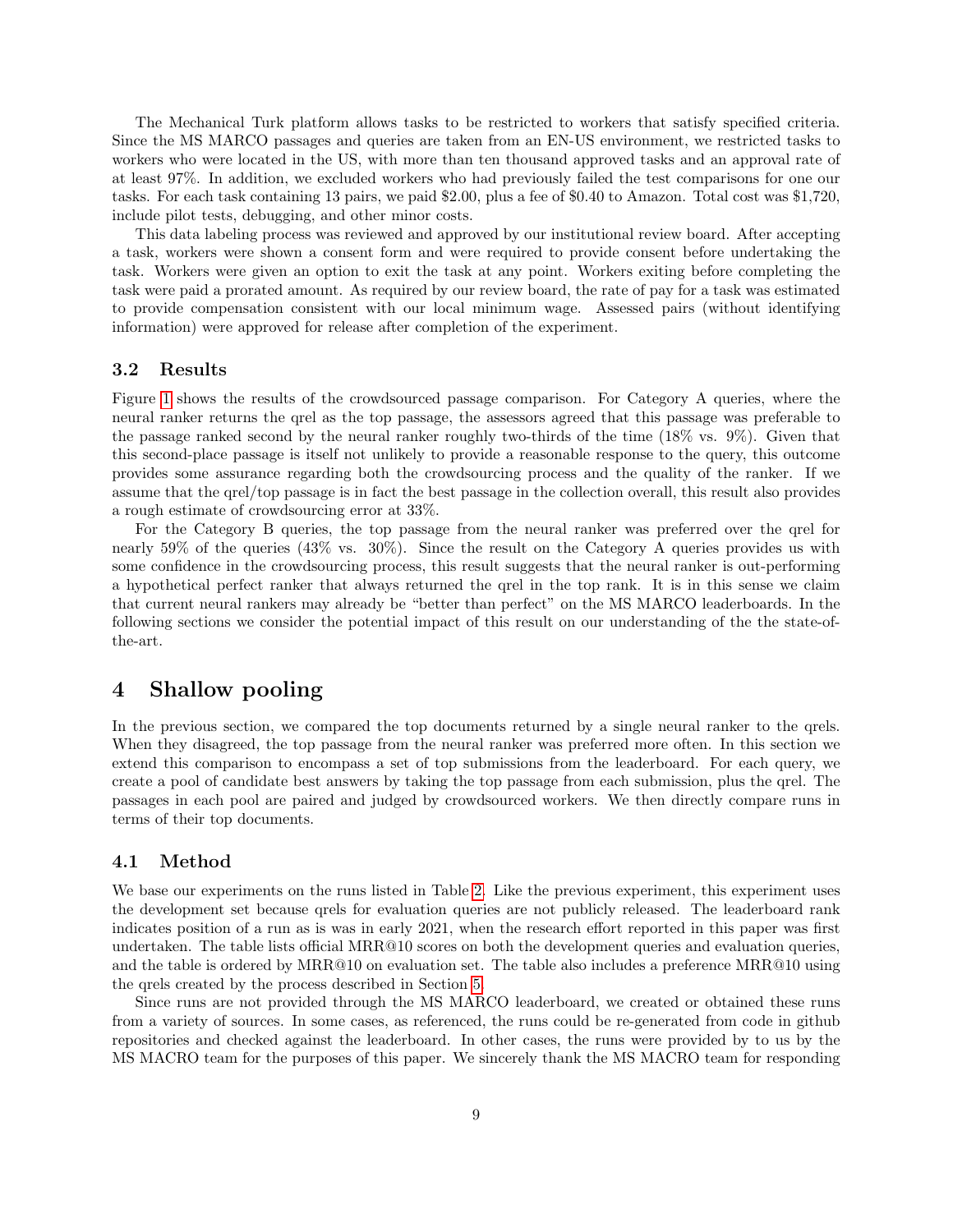

<span id="page-9-0"></span>Figure 2: Sizes of preference judgment pools for all 6,980 queries in the MS MARCO passage retrieval development set pooled over all 16 available runs.



<span id="page-9-1"></span>Figure 3: Sizes of preference judgment pools for 500 selected queries pooled over 12 selected runs.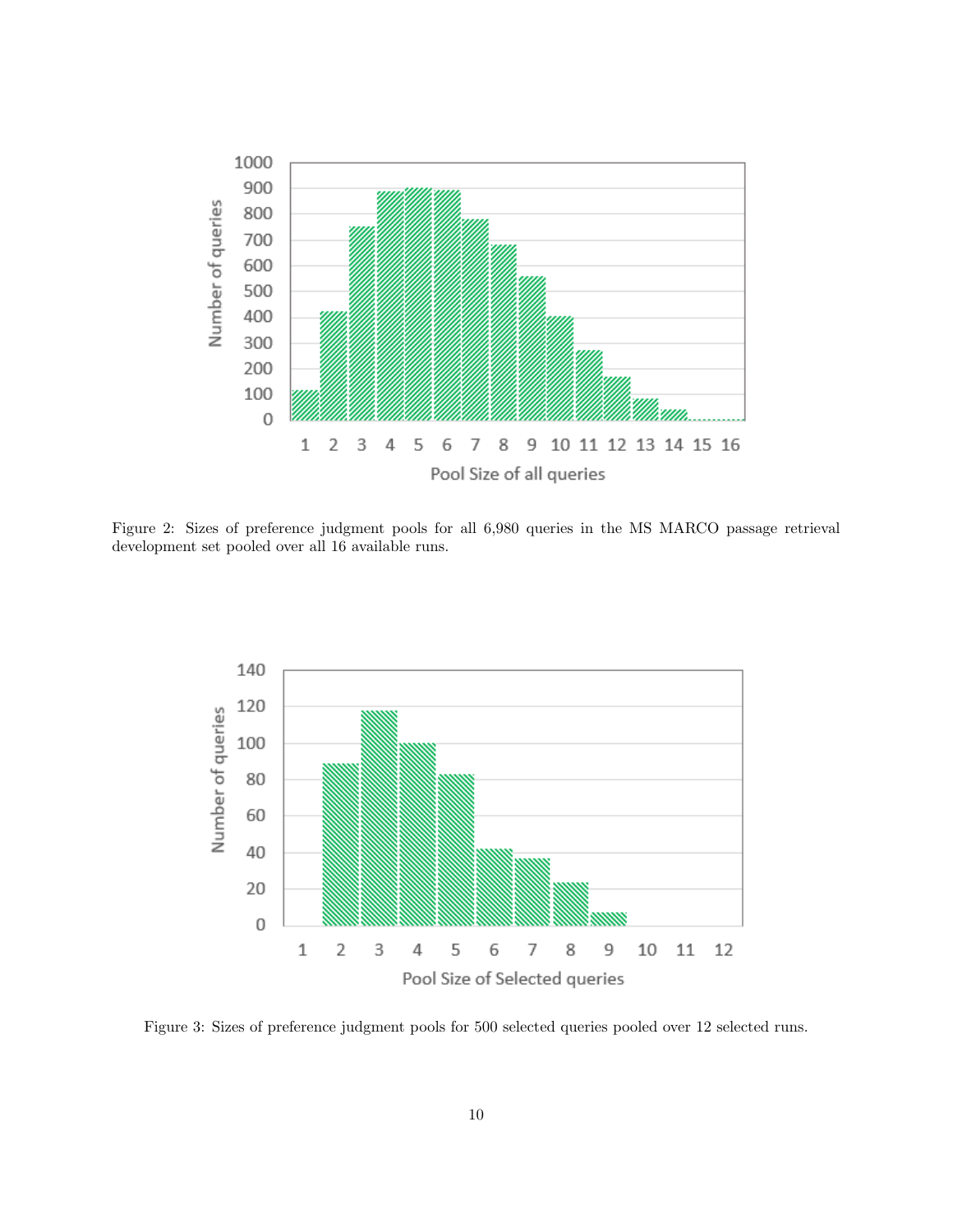

# Sampled queries with official grels

<span id="page-10-0"></span>Figure 4: MRR@10 on Evaluation set vs Development set with Official qrels on 500 sampled queries. The rankings are identical suggesting that results on the 500-query sample can be generalized to the development set leaderboard.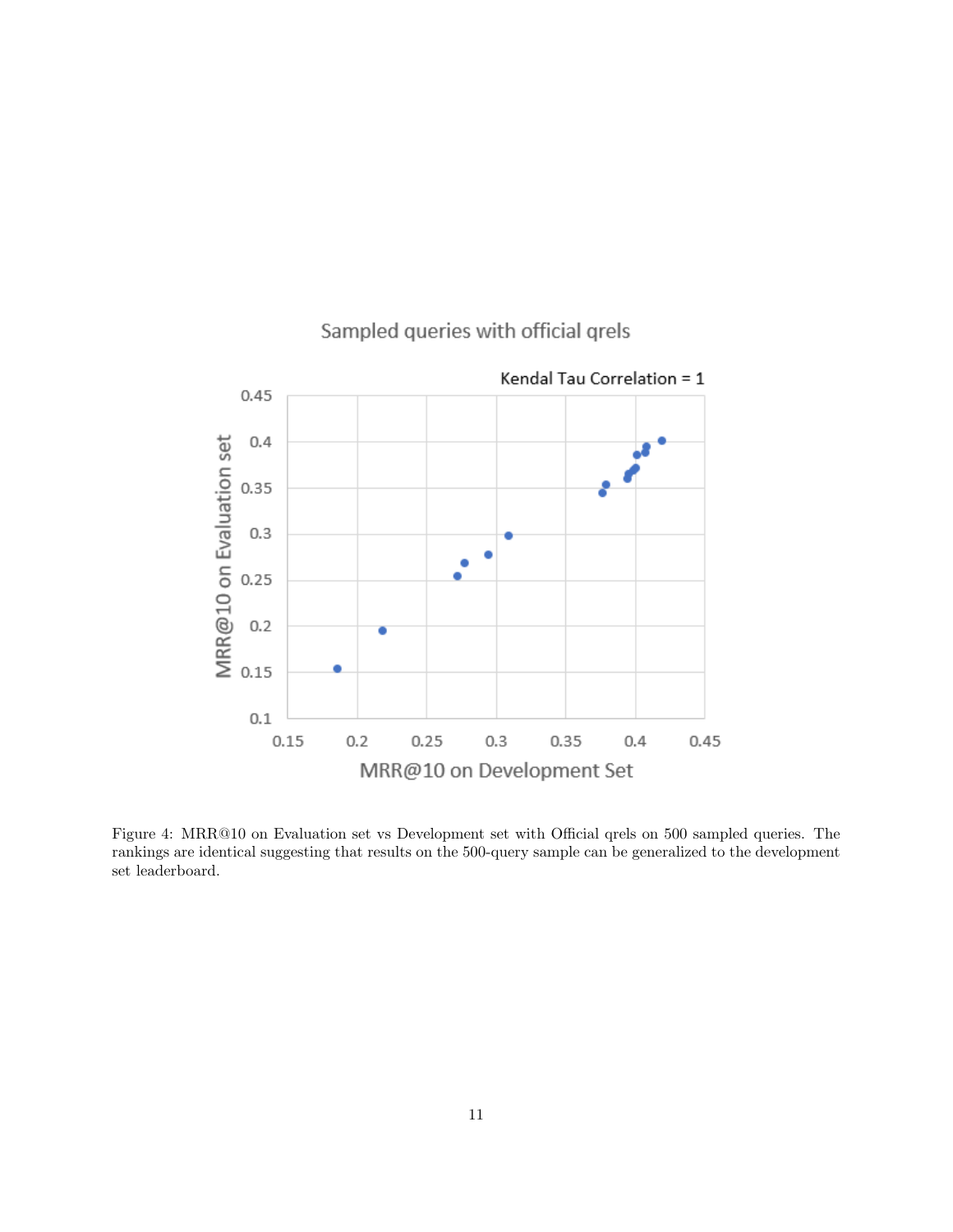<span id="page-11-0"></span>

|                | Perfect Run    | А        | B        | $\mathcal{C}$ | D        | E              | $_{\rm F}$ | G                   | H        |          | J.       | $\mathbf{L}$ |
|----------------|----------------|----------|----------|---------------|----------|----------------|------------|---------------------|----------|----------|----------|--------------|
| Perfect Run    |                | $49.3\%$ | $60.8\%$ | 58.6%         | $51.4\%$ | 49.7%          | 59.0%      | 55.8%               | 58.7%    | 55.6%    | 51.8%    | $51.0\%$     |
| А              | 50.7%          |          | $55.2\%$ | 58.0%         | $48.4\%$ | 45.7%          | 53.1%      | 53.8%               | 55.3%    | 52.7%    | 48.6%    | $45.6\%$     |
| B              | $39.2\%$       | 44.8%    |          | $51.5\%$      | 44.9%    | 44.4%          | 49.0%      | 48.1\%              | 52.0%    | 51.2%    | $45.1\%$ | 41.1\%       |
| $\overline{C}$ | 41.4%          | 42.0%    | 48.5%    |               | 42.4%    | 42.5%          | 49.2%      | 34.5%               | 51.9%    | 47.9%    | 39.8%    | 40.5%        |
| D              | 48.6%          | $51.6\%$ | 55.1%    | 57.6%         |          | $46.4\%$       | 54.6%      | 53.1%               | 55.8%    | $52.1\%$ | $50.6\%$ | 46.7%        |
| E              | 50.3%          | 54.3%    | 55.6%    | 57.5%         | 53.6%    |                | 54.2%      | 51.5%               | 54.8%    | $51.1\%$ | 47.6%    | 48.1%        |
| $\mathbf{F}$   | $41.0\%$       | 46.9%    | 51.0%    | $50.8\%$      | $45.4\%$ | 45.8%          |            | 44.3%               | 55.6%    | 49.8%    | 42.5%    | 42.0%        |
| G              | 44.2%          | 46.2%    | 51.9%    | 65.5%         | 46.9%    | 48.5%          | $55.7\%$   |                     | 56.3%    | 55.8%    | 44.1\%   | $43.3\%$     |
| H              | $41.3\%$       | 44.7%    | $48.0\%$ | 48.1%         | 44.2%    | $45.2\%$       | 44.4%      | 43.7%               |          | 47.5%    | 43.8%    | 42.0%        |
|                | 44.4%          | 47.3%    | 48.8%    | 52.1%         | 47.9%    | 48.9%          | 50.2%      | 44.2%               | 52.5%    |          | 44.1\%   | 42.2%        |
| J              | 48.2%          | $51.4\%$ | 54.9%    | $60.2\%$      | $49.4\%$ | $52.4\%$       | 57.5%      | 55.9%               | $56.3\%$ | 55.9%    |          | 49.7%        |
| ⊥              | 49.0%          | 54.4%    | 58.9%    | $59.5\%$      | 53.3%    | $51.9\%$       | 58.0%      | $56.\overline{7\%}$ | 58.0%    | 57.8%    | $50.3\%$ |              |
| Wins           | $\overline{2}$ | 4        | 8        | 10            | 3        | $\overline{2}$ | 8          | 6                   | 11       | 8        | 3        |              |

Table 3: Win ratios when runs are directly compared according to their top documents. Percentages indicate the frequency that the runin column beat the run in the row. Bolded numbers indicate significant differences under a binomial test with  $\alpha = 0.05$ , after a Bonferroni correction. Under this measure, three runs outperform the "perfect run". The last row indicates the number of times the run won. Runs areordered according to their position on the official leaderboard.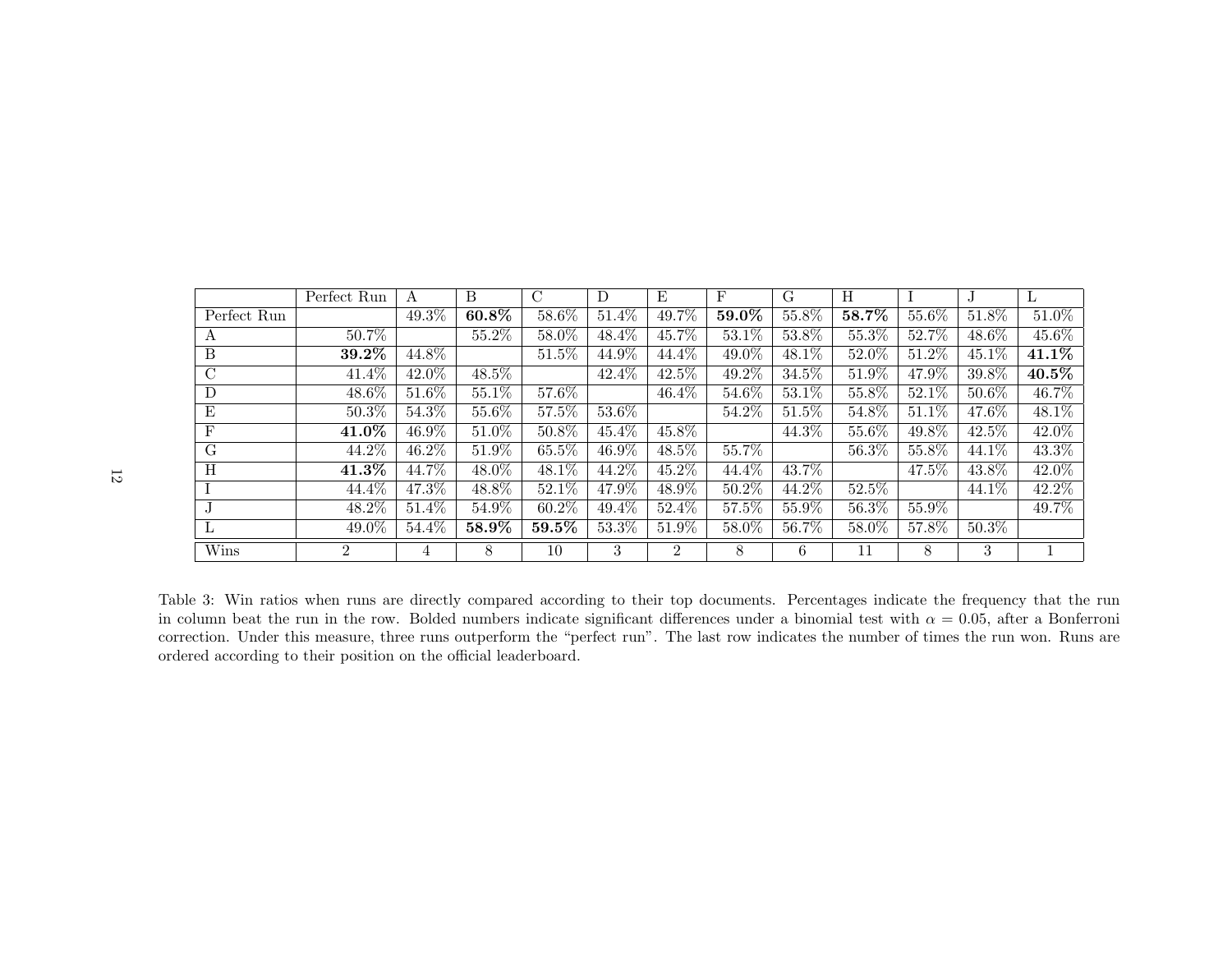<span id="page-12-1"></span>positively to our "cold call" and providing those runs on the development set that were easily available to them. We focused our efforts to recover runs on the top of the leaderboard, and were able to recover four of the top ten and eight of the top 20. Unfortunately, we were not able to recover the top RocketQA run.

We pooled the top passage from each run, plus the qrel if it did not appear among these top passages. For this experiment, we continue to use a single qrel per query, as described in the previous section. Figure [2](#page-9-0) shows the size of these pools. For 117 queries the pool size is one, i.e., all rankers returned the qrel as the top document. The average pool size is 6.23 passages, with a median pool size of 6 passages. If we paired the documents in these pools and judged each pair once, it would require 141,887 comparisons and cost over \$34,000.

Since this experiment is exploratory, rather than a complete evaluation of the runs themselves, we reduced our costs in two ways. First, we judged a random subset of 500 queries, rather than the full set of queries, as explained below. Second, we restricted judging to the available runs at the top of the leaderboard, i.e, runs A to K, which are more likely to surface documents that outperform the qrels. These runs all have an evaluation MRR@10 between 0.367 and 0.419, while the next-highest run has an MRR@10 of 0.309. In addition, we included run L, which exhibited an interesting property on the pairs from the previous experiment. For this run, when both passages in a judged pair appeared in its top-10 ranking, they were ordered consistently with the preferences more often than any other run, with 63.07% agreement.

We build new pools for this restricted set of runs, and then selected 500 queries at random for which the pool size was at least two. Figure [3](#page-9-1) shows the size of these pools. The average pool size is 6.32 passages, with a median pool size of 4 passages. Sampling to down to these 500 queries from the development set has no impact on the leaderboard ranking, as shown in Figure [4.](#page-10-0) This figure plots the MRR@10 on the evaluation set, as shown on the leaderboard, against the MRR@10 on the 500 sampled queries from the development set. The values are shown in Table [2](#page-7-0) in columns 3 and 5. The rankings are identical.

Judging each pair once requires 4,210 comparisons. We crowdsourced these comparisons on Mechanical Turk following the procedure described in the previous section, for an actual cost of \$1,022, including pilot tests, debugging, and other minor costs. Assessed pairs (without identifying information) were approved by our institutional review board for release after completion of the experiment. However, since these pairs include passages surfaced by runs provided to us by the MS MARCO team strictly for this experiment, their general release is not possible.

#### 4.2 Results

Just as we did in Section [3,](#page-5-0) we directly compare pairs of runs with the preference judgments. For each pair of runs, we compute a win ratio for the top passages from each run. When the top documents differ, the win ratios indicates how often one run is preferred over another.

The results are shown in Table [3.](#page-11-0) Win ratios compare the columns to the rows, so that a value above 50% indicates that the run in column beats the run in row more often that not. Bolded numbers indicate significant differences under a binomial test with  $\alpha = 0.05$ , after a Bonferroni correction. Even under the conservative Bonferroni correction three runs significantly outperform the hypothetical "perfect run" with qrels. The last row indicates the number of wins for the run in that column. Run H is particularly interesting since it wins against all other runs. Unfortunately, we know little about this run, since there is no associated reference.

## <span id="page-12-0"></span>5 Leaderboard impact

MS MARCO queries can have as little as one qrel, i.e., only one known relevant item. We hypothesize that the MS MARCO evaluation methodology, and its associated leaderboards, depend on this item being the "best item", rather than just any relevant item. MRR rewards rankers for placing this item as high as possible in its ranking. Employing MRR as the primary evaluation measure makes the implicit assumption that placing this item above all other items is always the correct thing to do. The experiments in previous sections contradict this assumption, demonstrating that some runs on the leaderboard can be considered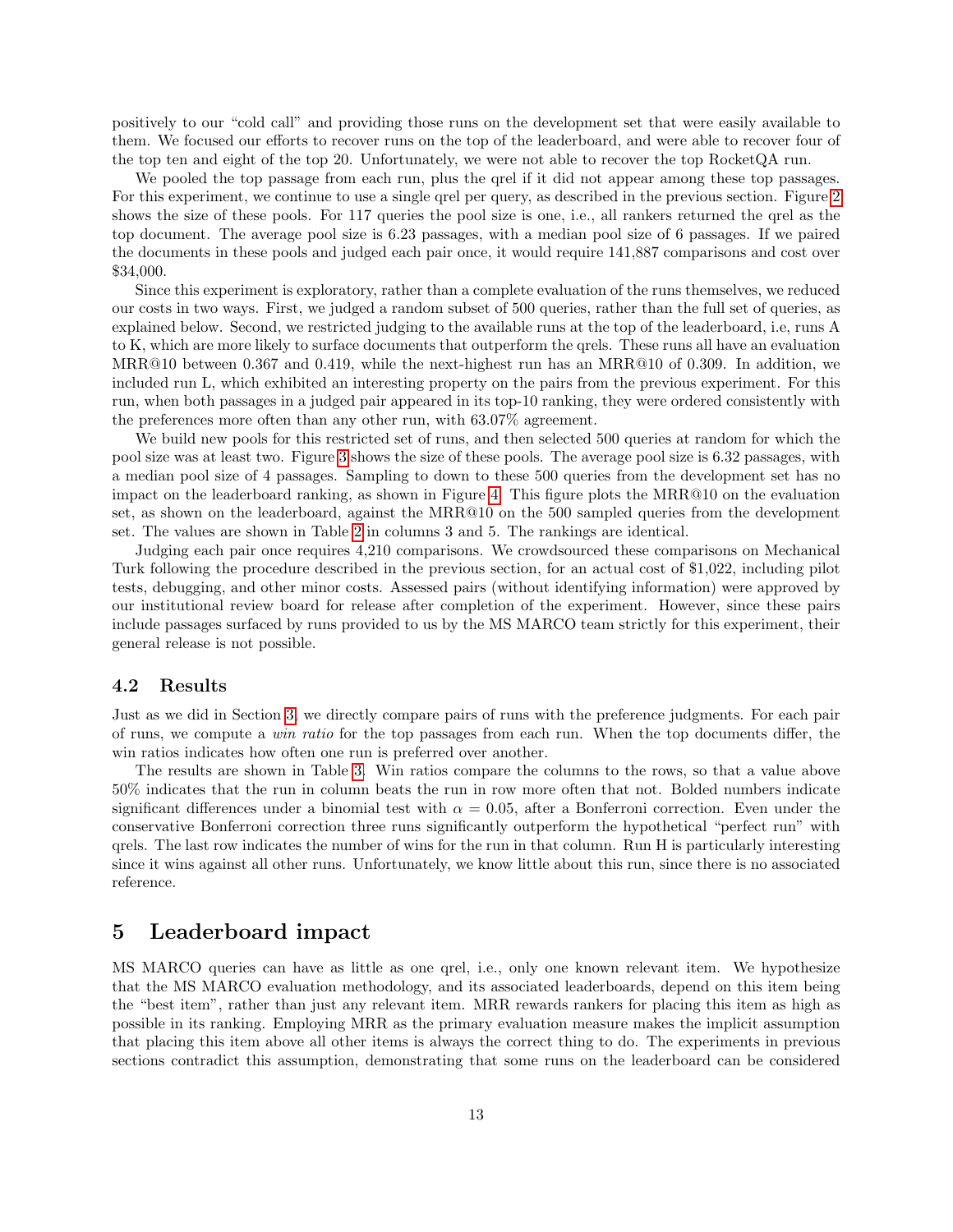"better than perfect" according to the existing qrels. In this section, we explore the possibility that these experimental results raise practical concerns, with the potential for impacting leaderboards and our notion of the state-of-the-art.

In this section, we derive new preference-based qrels from the preference judgments described in the previous section. Using these preference qrels, we compute new MRR@10 values for the 16 available runs. We compare the results with  $MRR@10$  values computed using the original qrels.

## 5.1 Method

We convert preference judgments to qrels by treating the preference judgments as a tournament. If a single passage wins the most pairings, we designate that passage to be the "preference qrel" for that query. For queries where multiple passages were tied for first place, we eliminate the losing passages and repeat the process with the first-place passages, until we have a single "preference qrel". For 46 of the 500 selected queries, it was not possible to designate a single "preference qrel" due to a cycle between three passages. Overall we have 592 qrels in the preference qrel set for the 500 selected queries. The preference qrels win 1598 or 91.8% of their pairings, while the original qrels win 809 or 46.6% of their pairings. For the remainder of the experimental results in this section, we use all of the original qrels, not just one for each query. For the 500 selected queries, there are 528 qrels in this original qrel set.

## 5.2 Results

The results are given in Figure [5.](#page-14-0) For these results, we use all 16 runs available, including runs K and M-P, which were not included in the pools for the previous experiment. These runs all placed below the top 80 on the leaderboard at the time our experiments were completed in May 2021.

The first graph in Figure [5](#page-14-0) plots MRR@10 with the preference qrels vs. MRR@10 with the original qrels. Although there is a correlation between the two measures over the plot as a whole, with Kendall's  $\tau = 0.65$ , at the top rungs of the leaderboard, the relative order of the runs changes dramatically. The green dashed line indicates the MRR@10 of the perfect run on the original qrels, which scores MRR@10 =  $0.3320$  on the preference qrels.

The bottom plots order the runs according to the official leaderboard ranks, and show 95% confidence intervals. On the official qrels (second plot) the runs adhere closely to the leaderboard ranking. On the preference qrels, there are noticeable changes in the ranking. In particular, run A drops below runs B and C, while runs D and E drop below F.

Run C is the best performing run on the preference qrels, but third on the original qrels. This run is described by Han et al. [\[13\]](#page-16-4) who argue that finetuning a classification model with the aim of deciding whether a document is relevant to a query or not, is not a suitable approach for a ranking task. Instead, they employed a learning-to-rank algorithm on a pair-wise and list-wise basis which learns to differentiate relevance for document pairs or optimize the list as a whole, respectively. Unlike most of BERT-based methods, this framework builds a LTR model through fine-tuning representation of query-document pairs and demonstrates the potential of combining ranking losses with BERT representations, especially for passage ranking. Since this run takes a very different approach than most runs at the top of the leaderboard, we hope that a promising direction for future progress has not been missed.

On the preference qrels, run L (Zhan et al. [\[41\]](#page-18-8)) noticeably improves against runs with a similar MRR@10 on the original qrels. As mentioned previously, this run exhibited an interesting property on the pairs from the previous experiment. When both passages in a judged pair appeared in its top-10 ranking, they were ordered more consistently with the preferences more frequently than any other run. To check that this relative improvement was not an artifact of the run's inclusion in the pool, we re-calculated the preference qrels without the passages it contributed. While the exact numbers, changed, run L continued to show this relative improvement.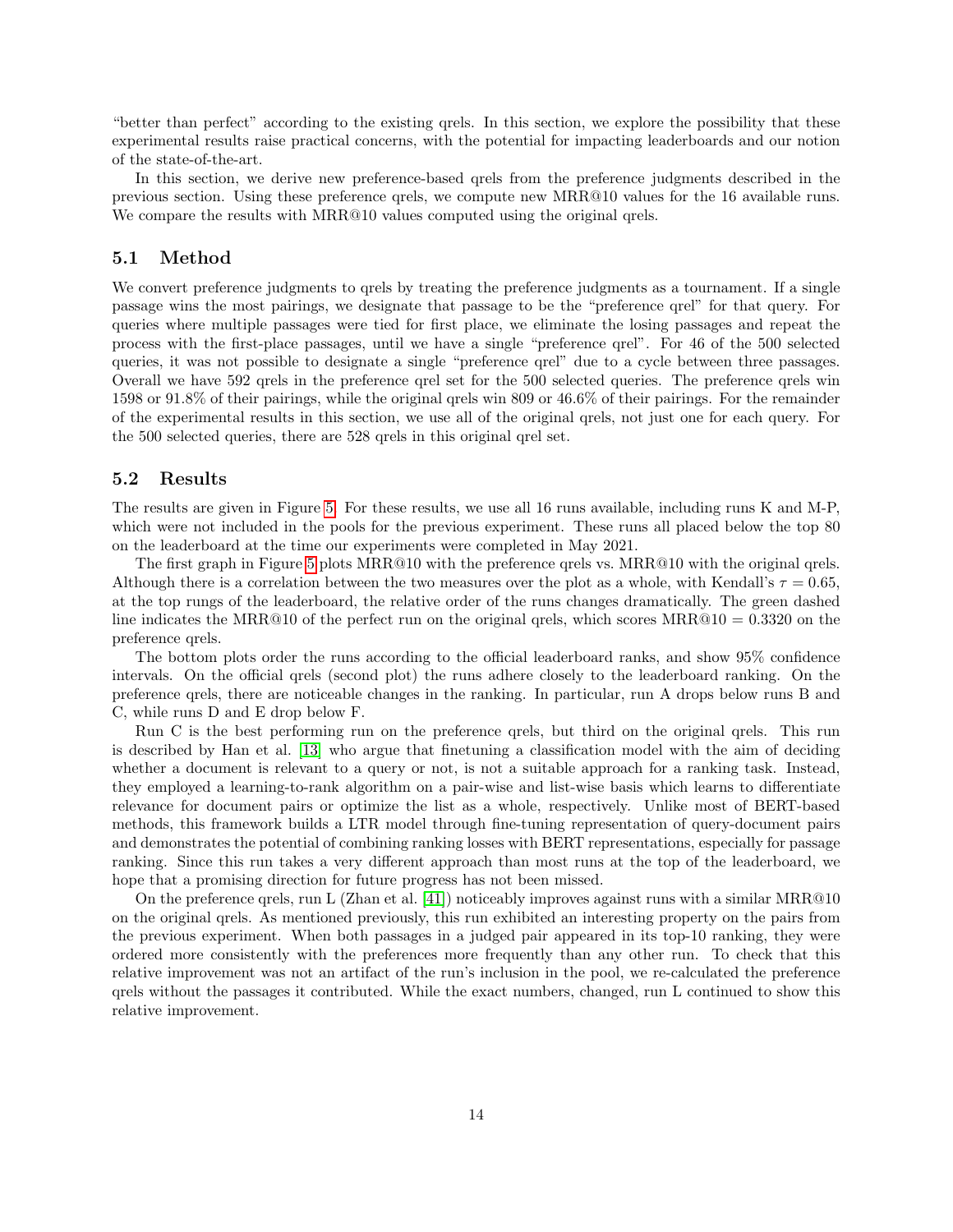

<span id="page-14-0"></span>Figure 5: Shallow pooling of top documents from available MS MARCO passage retrieval runs followed by crowdsourced preference judgments to create new qrels for a sample of 500 queries. A perfect run under the official qrels, with an MRR@10 of 1, performs poorly under these new preference qrels. Changes in the order of top runs raise concerns about the ability of the official qrels to recognize improvement in the state of the art. The bottom plots show 95% confidence intervals. Runs are ordered according to the official leaderboard.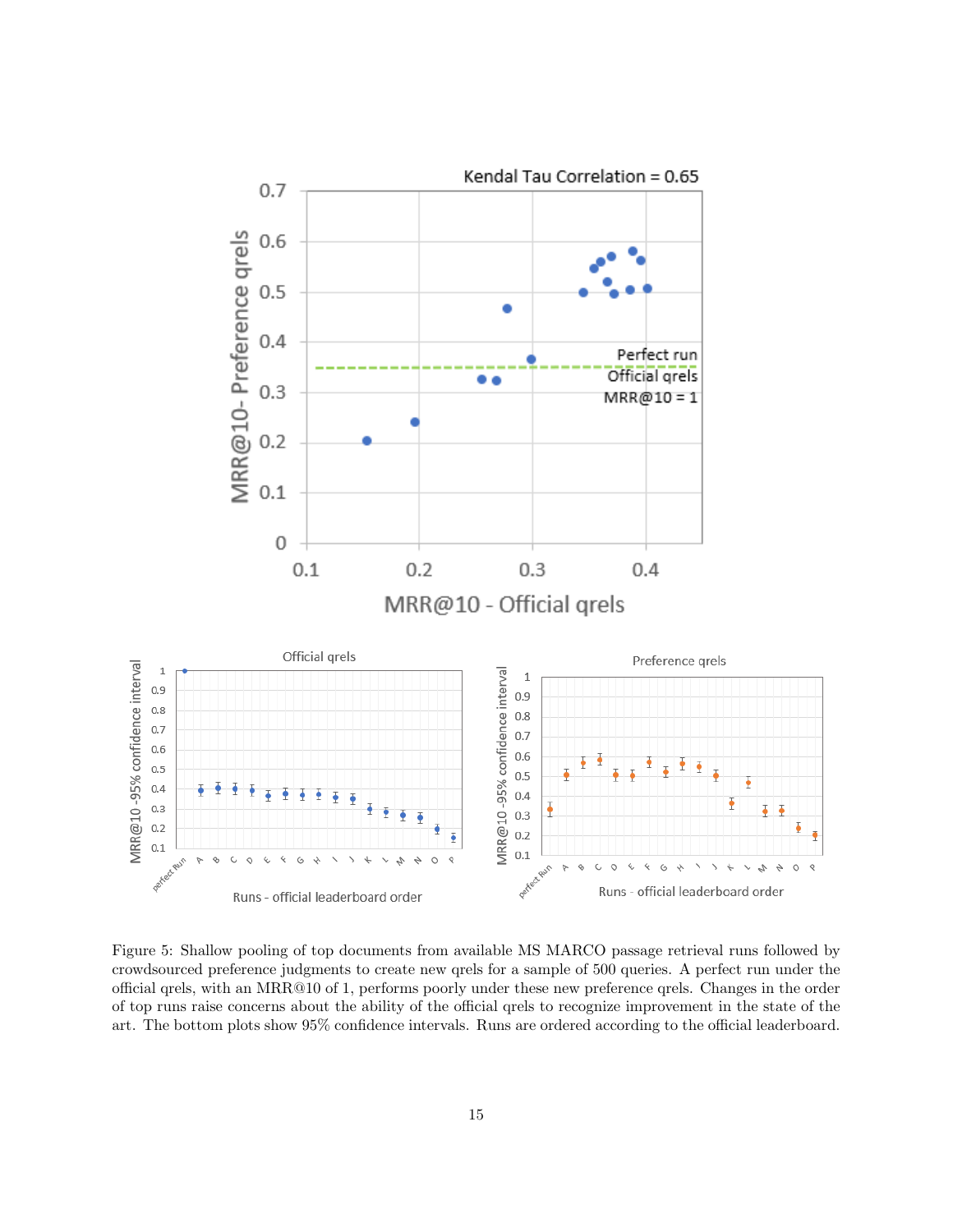# 6 Concluding Discussion

The MS MARCO leaderboards evaluate submissions with sparse labels indicating relevance ("the qrels") and Mean Reciprocal Rank (MRR). Imagine a state-of-the-art ranker that routinely surfaces in its top ranked items that a person would prefer to these qrels. Perhaps in comparison to the previous state-of-the-art it also places the qrels higher in the ranking on average, but still below the superior items, so that its MRR is larger. To recognize further improvements to the state-of-the-art we are depending on this property — that improved rankers will place qrels higher and higher. But in this thought experiment, if improved rankers are surfacing more and more items that are superior to the qrels, these items will tend to push the qrels down, lowing MRR. Our results suggests that this phenomenon, or a similar phenomenon, may already be occurring on the passage ranking leaderboard.

While this paper may appear critical of the MS MARCO effort, the opposite is true. By enabling evaluations with larger query sets and sparser labels, MS MARCO represents a major advance in information retrieval evaluation. With some exceptions, most previous evaluation efforts make an implicit assumption that the judgment set is sufficiently complete. Measures such as NDCG@k require a gain value for each ranked item down to depth k. Unjudged items are typically assumed to provide zero gain [\[31\]](#page-17-17). As new retrieval methods surface unjudged items with gain that would equals or exceed that of judged items, significant improvements can be missed [\[40\]](#page-18-9). Avoiding the negative impact of unjudged items requires an ongoing commitment to judge all newly surfaced items down to depth k.

In contrast, MS MARCO identifies an overall best item, or perhaps several such items, and evaluates rankers by their ability to place these items as high as possible in their rankings. MRR is the primary evaluation measure, not NDCG. As unjudged items are surfaced, we can maintain this set of best items with comparative judgments, instead of traditional pointwise judgments. For example, we might present an assessor with a list of items and ask which is best. The original development of the MS MARCO collection essentially followed this approach, although they did not explicitly request the best answer. Alternatively, we might employ side-by-side preference judgments, as we did in this paper.

Comparative judgments allow for finer distinctions between items than is normally possible with pointwise judgments, and there is a growing body of research literature recognizing and exploring preference judgments for this reason [\[32,](#page-17-10) [42,](#page-18-5) [5,](#page-16-10) [39\]](#page-18-4). For example, Xie et al. [\[35\]](#page-18-3) recognize the potential of preference judgments for image search, where absolute relevance grades are difficult to define and images must be assessed on intangible factors such as aesthetic appeal [\[33\]](#page-17-8). In addition, preference judgments offer improved assessor agreement and require less time, when compared to pointwise judgments. If the top items returned by modern neural rankers are all highly relevant in the traditional sense, preference judgments allow us to make finer distinctions between them by comparing items side by side.

We provide evidence that the performance of modern neural rankers already exceeds a "perfect" result on the MS MARCO passage ranking leaderboard. Over the 6,980 queries comprising the MS MARCO passage ranking development set, our crowdsourced workers more often prefer the top passage returned by a neural ranker to a judged relevant passage. If we imagine a hypothetical perfect ranker that always returned a judged relevant passage at rank 1, with a perfect MRR@10 of 1, the top passage from the neural ranker would be preferred more often, making the neural ranker in this sense "better than perfect". This outcome has implications for measuring further improvements to the state-of-the-art. To provide some sense of these implications, we pooled the top passage from available experimental runs for over 500 queries and employed crowdsourced workers to make pairwise preference judgments between them. Again, we see that the results of neural rankers can be "better than perfect". When we construct a new set of qrels from these judgments, we see shifts in the leaderboard which raise concerns about its ability to continue tracking improvements.

The MS MARCO effort has successfully fostered substantial new research on the core informational retrieval tasks of "ad hoc" passage and document ranking, allowing researchers to demonstrate unprecedented improvements in the state-of-the-art [\[11,](#page-16-5) [19\]](#page-17-5). Unfortunately, the lack of an ongoing maintenance plan for the MS MARCO judgment set may hinder further improvements. As a maintenance plan for MS MARCO and similar efforts, we suggest regular pooling and judging of top documents to maintain a set of known best answers for queries. In order to identify best items, comparative judgments allow finer distinctions between items to be recognized, which might otherwise might be missed with traditional pointwise judgments.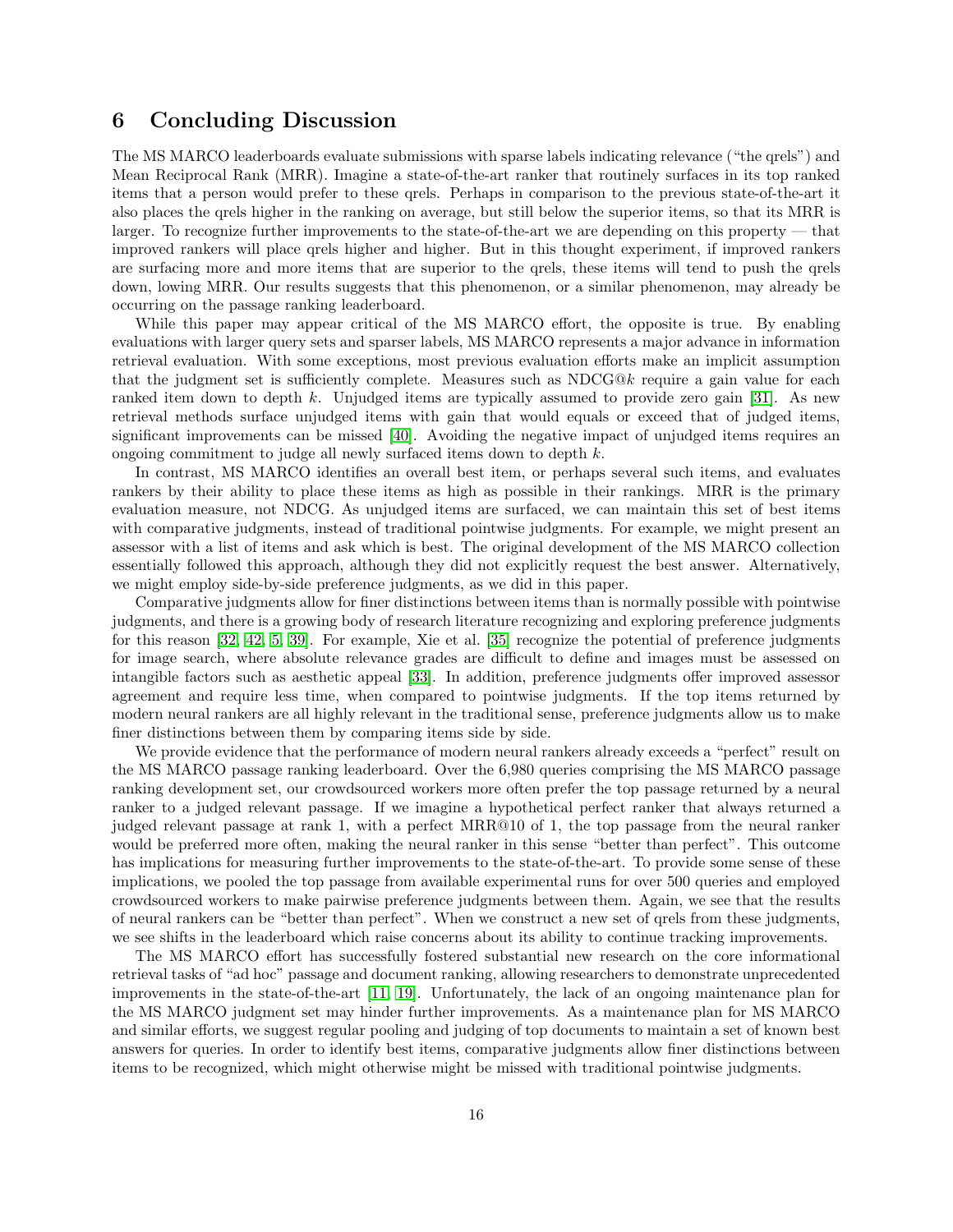# References

- <span id="page-16-17"></span><span id="page-16-16"></span><span id="page-16-15"></span><span id="page-16-9"></span>[1] Andrei Broder. A taxonomy of Web search. SIGIR Forum, 36(2):3–10, 2002.
- <span id="page-16-0"></span>[2] C. J. C. Burges, T. Shaked, E. Renshaw, A. Lazier, M. Deeds, N. Hamilton, and G. Hullender. Learning to rank using gradient descent. In 22nd International Conference on Machine Learning, pages 89–96, 2005.
- <span id="page-16-11"></span>[3] Ben Carterette and Paul N. Bennett. Evaluation measures for preference judgments. In 31st Annual International ACM SIGIR Conference on Research and Development in Information Retrieval, page 685–686, 2008.
- <span id="page-16-12"></span>[4] Ben Carterette, Paul Bennett, and Olivier Chapelle. A test collection of preference judgments. In SIGIR 2008 Workshop on Beyond Binary Relevance: Preferences, Diversity, and Set-Level Judgments, 2008.
- <span id="page-16-10"></span>[5] Ben Carterette, Paul N. Bennett, David Maxwell Chickering, and Susan T. Dumais. Here or there: Preference judgments for relevance. Computer Science Department Faculty Publication Series 46, University of Massachusetts Amherst, 2008.
- <span id="page-16-2"></span>[6] Olivier Chapelle and Yi Chang. Yahoo! Learning to Rank Challenge overview. In Proceedings of Machine Learning Research, volume 14, June 2011.
- <span id="page-16-13"></span>[7] Charles L. A. Clarke, Alexandra Vtyurina, and Mark D. Smucker. Assessing top-k preferences. ACM Transactions on Information Systems, 39(3), July 2021.
- <span id="page-16-14"></span>[8] Charles L.A. Clarke, Alexandra Vtyurina, and Mark D. Smucker. Offline evaluation without gain. In ACM SIGIR on International Conference on Theory of Information Retrieval, page 185–192, 2020.
- <span id="page-16-7"></span>[9] Nick Craswell, Bhaskar Mitra, Emine Yilmaz, Daniel Campos, and Ellen M Voorhees. Overview of the TREC 2019 Deep Learning Track. CoRR, abs/2003.07820, 2020. URL [https://arxiv.org/abs/2003.](https://arxiv.org/abs/2003.07820) [07820](https://arxiv.org/abs/2003.07820).
- <span id="page-16-8"></span>[10] Nick Craswell, Bhaskar Mitra, Emine Yilmaz, and Daniel Campos. Overview of the TREC 2020 Deep Learning Track. CoRR, abs/2102.07662, 2021. URL <https://arxiv.org/abs/2102.07662>.
- <span id="page-16-5"></span>[11] Nick Craswell, Bhaskar Mitra, Emine Yilmaz, Daniel Campos, and Jimmy Lin. MS MARCO: Benchmarking ranking models in the large-data regime. In 44th ACM SIGIR International Conference on Research and Development in Infomation Retrieval, 2021.
- <span id="page-16-6"></span>[12] Marco Ferrante, Nicola Ferro, and Norbert Fuhr. Towards meaningful statements in IR evaluation. mapping evaluation measures to interval scales.  $CoRR$ , abs/2101.02668, 2021. URL [https://arxiv.](https://arxiv.org/abs/2101.02668) [org/abs/2101.02668](https://arxiv.org/abs/2101.02668).
- <span id="page-16-4"></span>[13] Shuguang Han, Xuanhui Wang, Mike Bendersky, and Marc Najork. Learning-to-rank with BERT in TF-ranking. CoRR, abs/2004.08476, 2020. URL <https://arxiv.org/abs/2004.08476>.
- [14] Sebastian Hofstätter, Navid Rekabsaz, Carsten Eickhoff, and Allan Hanbury. On the effect of lowfrequency terms on neural-IR models. In Proceedings of the 42nd International ACM SIGIR Conference on Research and Development in Information Retrieval, pages 1137–1140, 2019.
- <span id="page-16-3"></span>[15] Sebastian Hofstätter, Sophia Althammer, Michael Schröder, Mete Sertkan, and Allan Hanbury. Improving efficient neural ranking models with cross-architecture knowledge distillation. CoRR, abs/2010.02666, 2020. URL <https://arxiv.org/abs/2010.02666>.
- <span id="page-16-1"></span>[16] Thorsten Joachims and Filip Radlinski. Search engines that learn from implicit feedback. IEEE Computer, 40(8):34–40, August 2007.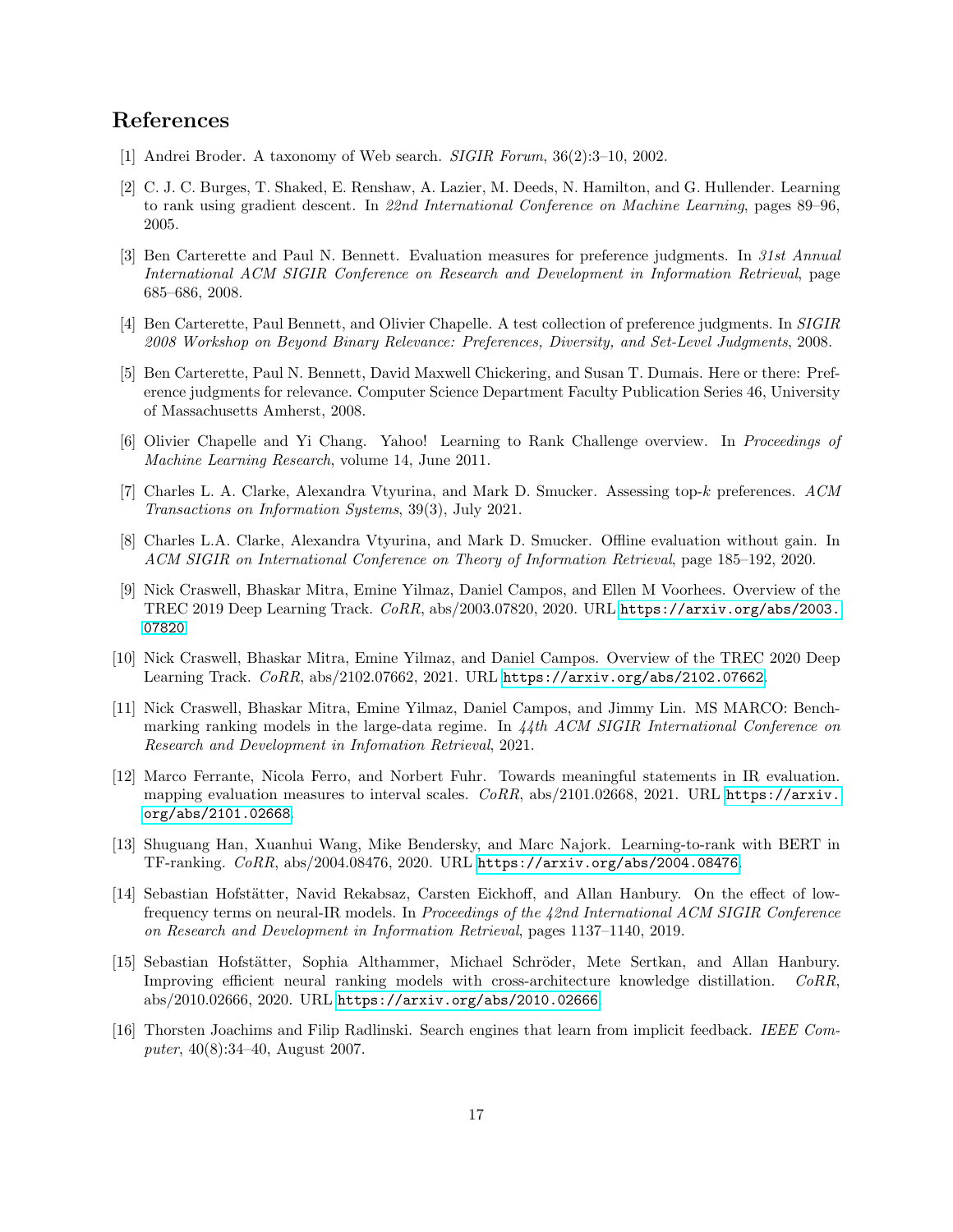- <span id="page-17-16"></span><span id="page-17-15"></span><span id="page-17-14"></span><span id="page-17-13"></span><span id="page-17-12"></span><span id="page-17-2"></span>[17] Omar Khattab and Matei Zaharia. ColBERT: Efficient and effective passage search via contextualized late interaction over BERT. In 43rd ACM SIGIR International Conference on Research and Development in Infomation Retrieval, pages 39–48, 2020.
- <span id="page-17-0"></span>[18] Jimmy Lin. The neural hype and comparisons against weak baselines. SIGIR Forum, 52(2):40–51, 2018.
- <span id="page-17-5"></span>[19] Jimmy Lin, Daniel Campos, Nick Craswell, Bhaskar Mitra, and Emine Yilmaz. Significant improvements over the state of the art? A case study of the MS MARCO document ranking leaderboard. In  $\frac{4}{4}$ th ACM SIGIR International Conference on Research and Development in Infomation Retrieval, 2021.
- [20] Zhenghao Liu, Kaitao Zhang, Chenyan Xiong, Zhiyuan Liu, and Maosong Sun. OpenMatch: An open source library for Neu-IR research.  $CoRR$ , abs/2102.00166, 2021. URL [https://arxiv.org/abs/2102.](https://arxiv.org/abs/2102.00166) [00166](https://arxiv.org/abs/2102.00166).
- <span id="page-17-11"></span>[21] Chengxi Luo, Charles L. A. Clarke, and Mark Smucker. Evaluation measures based on preference graphs. In 44th International ACM SIGIR Conference on Research and Development in Information Retrieval, July 2021.
- <span id="page-17-9"></span>[22] Eddy Maddalena, Stefano Mizzaro, Falk Scholer, and Andrew Turpin. On crowdsourcing relevance magnitudes for information retrieval evaluation. ACM Transactions on Information Systems, 35(3), January 2017.
- <span id="page-17-7"></span>[23] Donald Metzler, Trevor Strohman, and W.Bruce Croft. Indri TREC notebook 2006: Lessons learned from three Terabyte Tracks. In 15th Text REtrieval Conference, 2006.
- <span id="page-17-6"></span>[24] Tri Nguyen, Mir Rosenberg, Xia Song, Jianfeng Gao, Saurabh Tiwary, Rangan Majumder, and Li Deng. MS MARCO: A human generated machine reading comprehension dataset. In CoCo@NIPS, 2016.
- <span id="page-17-3"></span>[25] Rodrigo Nogueira and Kyunghyun Cho. Passage re-ranking with BERT. CoRR, abs/1901.04085, 2019. URL <http://arxiv.org/abs/1901.04085>.
- [26] Rodrigo Nogueira and Jimmy Lin. From doc2query to docTTTTTquery. Online preprint, 2019. URL [https://cs.uwaterloo.ca/~jimmylin/publications/Nogueira\\_Lin\\_2019\\_docTTTTTquery-v2.](https://cs.uwaterloo.ca/~jimmylin/publications/Nogueira_Lin_2019_docTTTTTquery-v2.pdf) [pdf](https://cs.uwaterloo.ca/~jimmylin/publications/Nogueira_Lin_2019_docTTTTTquery-v2.pdf).
- <span id="page-17-4"></span>[27] Rodrigo Nogueira, Wei Yang, Kyunghyun Cho, and Jimmy Lin. Multi-stage document ranking with BERT. CoRR, abs/1910.14424, 2019. URL <http://arxiv.org/abs/1910.14424>.
- [28] Rodrigo Nogueira, Wei Yang, Jimmy Lin, and Kyunghyun Cho. Document expansion by query prediction. CoRR, abs/1904.08375, 2019. URL <http://arxiv.org/abs/1904.08375>.
- [29] Ronak Pradeep, Rodrigo Nogueira, and Jimmy Lin. The Expando-Mono-Duo design pattern for text ranking with pretrained sequence-to-sequence models.  $CoRR$ , abs/2101.05667, 2021. URL [https:](https://arxiv.org/abs/2101.05667) [//arxiv.org/abs/2101.05667](https://arxiv.org/abs/2101.05667).
- <span id="page-17-1"></span>[30] Yingqi Qu, Yuchen Ding, Jing Liu, Kai Liu, Ruiyang Ren, Xin Zhao, Daxiang Dong, Hua Wu, and Haifeng Wang. RocketQA: An optimized training approach to dense passage retrieval for open-domain question answering. CoRR, abs/2010.08191, 2020. URL <https://arxiv.org/abs/2010.08191>.
- <span id="page-17-17"></span>[31] Tetsuya Sakai. Alternatives to bpref. In 30th Annual International ACM SIGIR Conference on Research and Development in Information Retrieval, page 71–78, 2007.
- <span id="page-17-10"></span>[32] Tetsuya Sakai and Zhaohao Zeng. Good evaluation measures based on document preferences. In 43rd ACM SIGIR International Conference on Research and Development in Infomation Retrieval, page 359–368, 2020.
- <span id="page-17-8"></span>[33] Yunqiu Shao, Yiqun Liu, Fan Zhang, Min Zhang, and Shaoping Ma. On annotation methodologies for image search evaluation. ACM Transactions on Information Systems, 37(3), March 2019.